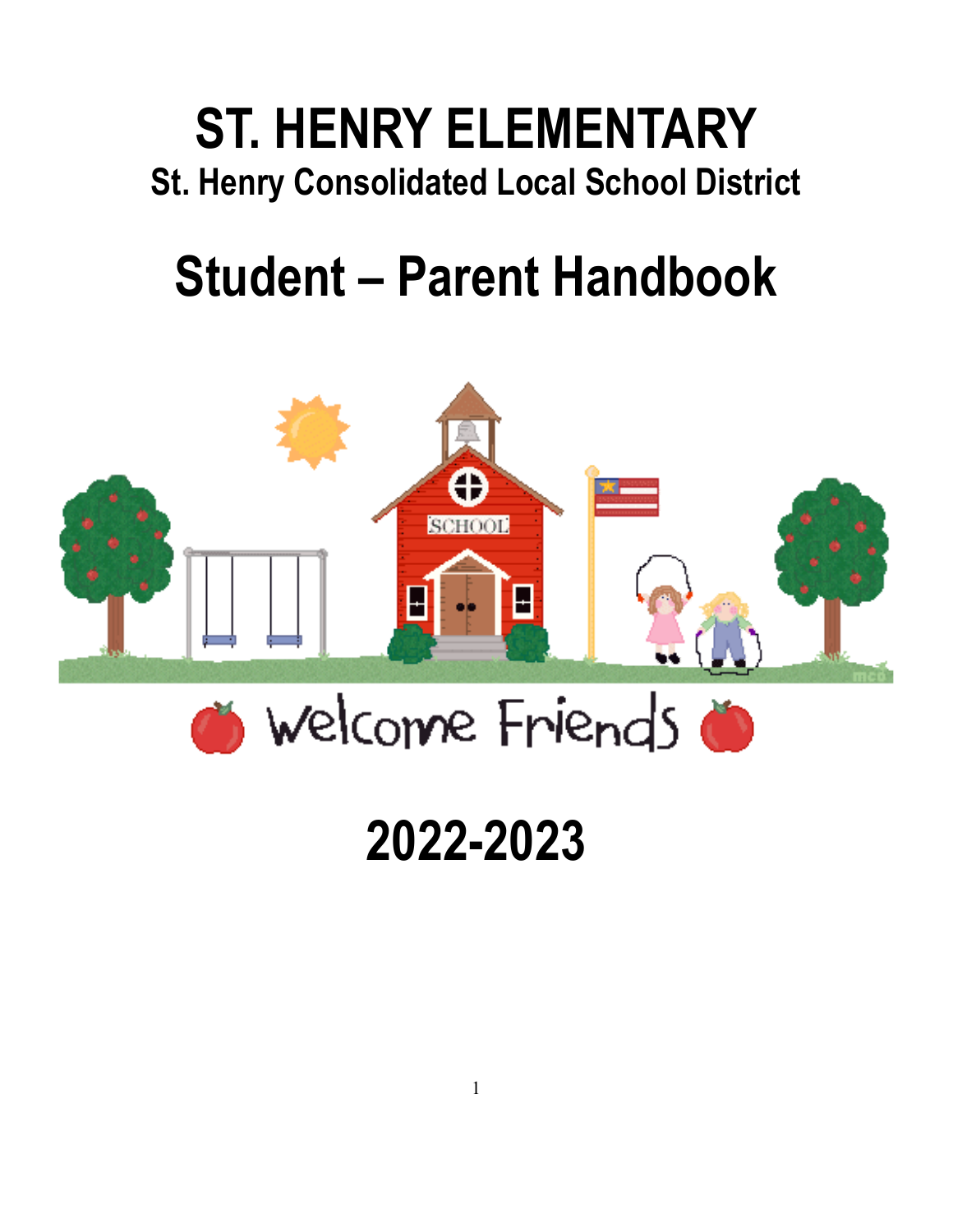#### **St. Henry Elementary Student Parent Handbook Table of Contents**

| Welcome from Principal                                         | 3                 |
|----------------------------------------------------------------|-------------------|
| Academic Code of Conduct                                       | 4                 |
| <b>Accident or Illness</b>                                     | 4                 |
| Administration of Medication                                   | 4                 |
| Anti-Harassment                                                | 5                 |
| Attendance                                                     | 5                 |
| <b>Bicycles</b>                                                | 6                 |
| <b>Bus Regulations</b>                                         | 6                 |
| Cafeteria                                                      | $\overline{7}$    |
| Cheating/Plagiarism                                            | 8                 |
| <b>Computer Technology and Networks</b>                        | 8                 |
| <b>Control of Casual Contact Communicable Diseases</b>         | 8                 |
| <b>Control of Noncasual Contact Communicable Diseases</b>      | 8                 |
| Discipline – Student Code of Conduct                           | 8                 |
| Discipline Plan                                                | 10                |
| Discrimination                                                 | 10                |
| <b>Dress</b>                                                   | 11                |
| Drills                                                         | 11                |
| <b>Early Dismissal</b>                                         | 11                |
| <b>Emergency Medical Authorization</b>                         | 11                |
| Enrolling in the School                                        | 11                |
| <b>Field Trips</b>                                             | $12 \overline{ }$ |
| Free and Reduced Lunches                                       | $12 \overline{ }$ |
| <b>Gifted Education</b>                                        | $12 \overline{ }$ |
| Guidance                                                       | 12                |
| Hazing                                                         | 12                |
| <b>Highly Qualified Teachers</b>                               | 13                |
| Homebound Instruction                                          | 13                |
| Immunizations                                                  | 13                |
| Individuals with Disabilities                                  | 13                |
| Injury and Illness                                             | 13                |
| Intervention Assistance Team (I.A.T.)                          | 14                |
| Lost and Found                                                 | 14                |
| Lunch                                                          | 14                |
| Miscellaneous Suggestions                                      | 14                |
| Network Acceptable Use and Internet Safety Policy for Students | 14                |
| Permission Photography/Video                                   | 16                |
| <b>Report Cards</b>                                            | 16                |
| <b>Retention and Promotion</b>                                 | 16                |
| Scheduling and Assignment                                      | 16                |
| Search and Seizure                                             | 16                |
| Sexual Harassment & Title IX                                   | 17                |
| Sexting                                                        | 17                |
| <b>Student Attendance at School Events</b>                     | 17                |
| <b>Student Fees and Fines</b>                                  | 17                |
| <b>Student Insurance</b>                                       | 17                |
| <b>Student Records</b>                                         | 17                |
| <b>Student Responsibilities</b>                                | 18                |
| <b>Student Well-Being</b>                                      | 18                |
| <b>Suspension/Due Process Rights</b>                           | 18                |
| Telephones                                                     | 18                |
| Testing                                                        | 18                |
| Verbal/Physical Harassment/Bullying/Intimidation               | 19                |
| <b>Visitors</b>                                                | 19                |
| Weather                                                        | 19                |
| Withdrawal/Transfer from School                                | 19                |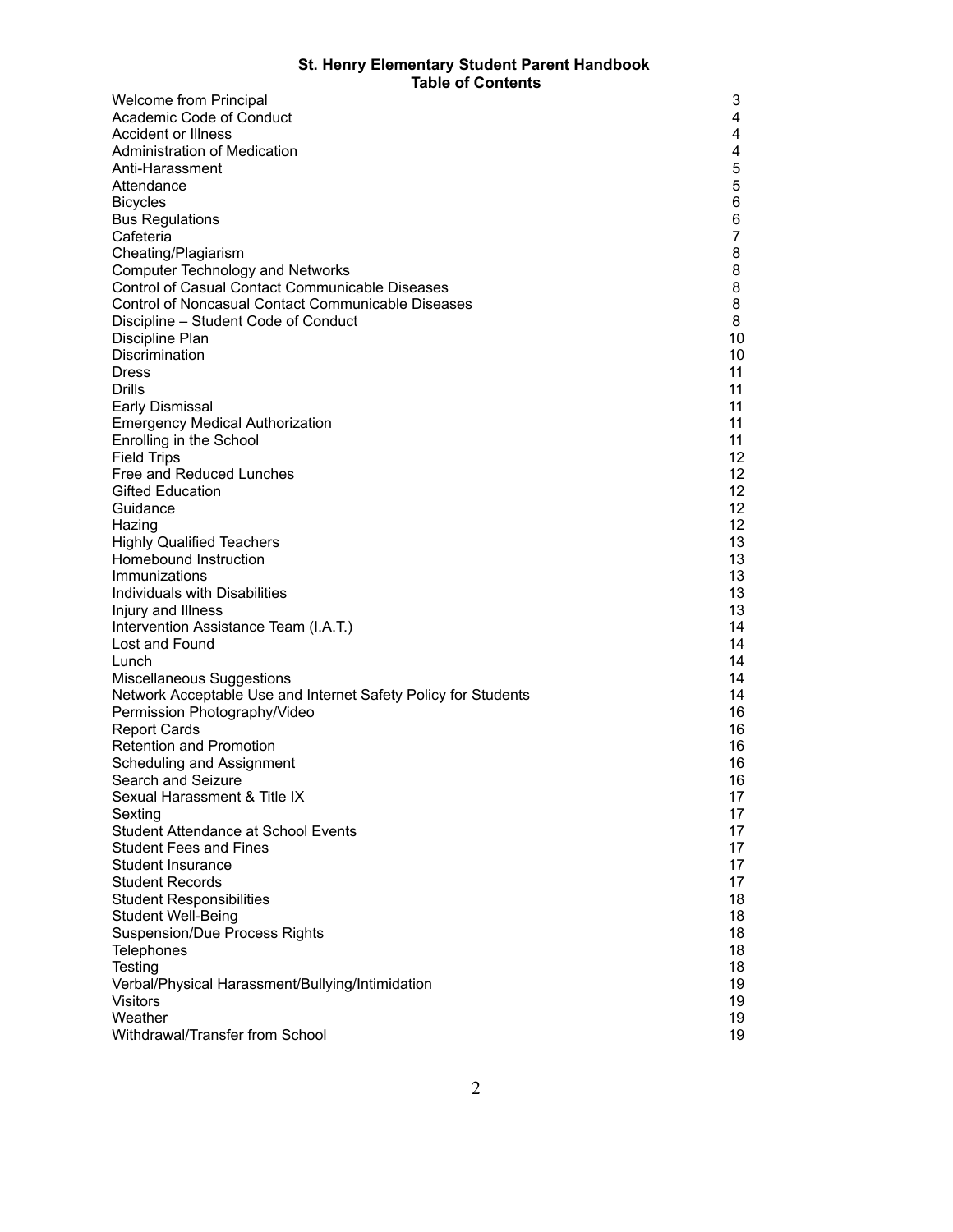# **St. Henry Elementary School 2022-2023 Student Parent Handbook**

Welcome to St. Henry Elementary School. On behalf of the entire staff, we welcome you and your child(ren) to our elementary school. It is essential that parents read the Student-Parent Handbook and that students are made aware of its contents. We are more than happy to answer questions or concerns you may have. We encourage your active involvement in your child's education. A strong partnership between home and school can greatly benefit your child as he/she grows and matures.

This handbook has been designed to be of assistance to the students and parents. Its purpose is to provide guidelines for grades K-4 and to open communication between home and school. School is a cooperative venture among parents, students and school personnel. Collaboratively, we need to ensure maximum learning for all students.

School can and should be a happy, worthwhile experience. Hopefully, this information will help to accomplish these goals. If you have questions that are not addressed in this handbook, you are encouraged to talk to your child's teacher or me. This handbook replaces all prior handbooks and other written materials on the same subjects. Current copies of Board policies and administrative guidelines are available from the elementary office as well as the St. Henry Schools webpage.

It is a pleasure to have you as a member of the St. Henry Elementary family! I feel blessed to work in a school district that values responsibility, hard work, and a willingness to do what it takes to succeed. We are looking forward to working with each and every one of you as we embrace the new school year, continue to build on a tradition of academic excellence, and provide a positive learning experience.

I look forward to a very successful and impactful school year!

Thanks,

Adam Puthoff Elementary Principal

Adam Puthoff, Principal, 419-678-4834, extension 2400, puthoff.adam@sthenryschools.org Angie Schmitz, Secretary, 419-678-4834, extension 2401, schmitz.angie@sthenryschools.org Stacy Wermert, Guidance Counselor, 419-678-4834, extension 2302 or 2440, wermert.stacy@sthenryschools.org Julie Garke, Superintendent, 419-678-4834, extension 2100, garke.julie@sthenryschools.org

**Vision:** Enter to Learn - Leave to Serve.

**Mission:** The mission of the elementary is to educate and nurture students in a safe and respectful atmosphere so they become lifelong learners and positive, contributing members of society.

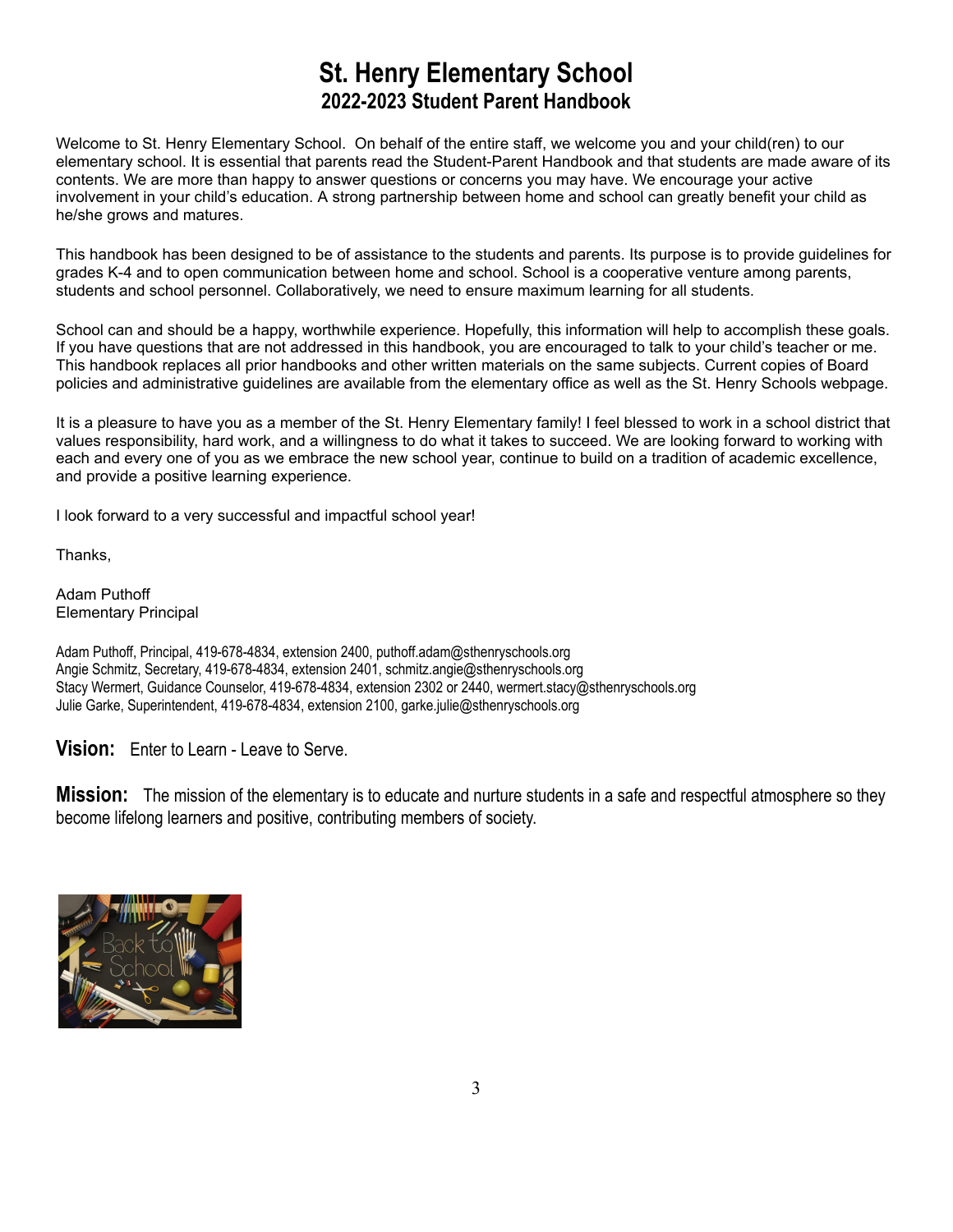# **ST. HENRY ELEMENTARY**

# **Academic Code of Conduct**

We believe that homework is an important part of a child's education. Besides giving necessary review, it also develops responsibility. Homework is counted as part of the nine weeks grade. ALL students will be responsible for completing their homework on time and in a careful and neat manner or consequences such as a lower grade, lost recess time, or detentions will follow. The amount and type of homework will vary according to the class. Each teacher will provide each student with the homework policy for that class at the beginning of each year.

The staff at St. Henry Elementary School believes it is necessary that students abide by the following rules. Following is information concerning the homework policies for St. Henry Schools. It also includes information on make-up homework and make-up testing. Students will be accountable for turning in their work on time.

1. All assignments are expected to be completed to the best of the student's abilities.

2. All assignments are expected to be completed and turned in when requested by the teacher.

3. If a student is absent from school s/he is responsible for getting the assignments from the teacher. The number of days a student misses will equal the number of days s/he will have to make that work up with full credit.

4. If a student is absent during a test, s/he will have the same number of days available to make up a test as he or she has been absent.

5. It is understood that some circumstances may prevent turning in on time. Students should see the teacher prior to the due date to attempt to resolve the problem.

# **Accident or Illness**

If a student becomes ill or has an accident at school, the following steps will be taken:

- 1. Emergency care will be given.
- 2. The parent, guardian, or other authorized person will be contacted.
- 3. In case of illness, the parent may be asked to pick up the student, or if the parent does not have adequate transportation, the principal will attempt to find transportation for the student.
- 4. The listed family doctor may be contacted if this is thought to be necessary.
- 5. In case of communicable disease, parents will be notified and asked to take the student home. The student will be isolated at school and cared for until he/she can be picked up.

# **Administration of Medication**

Administering medications that are essential to maintain a child in school such as insulin shots, disease control medications, etc. continue to be the responsibility of the parents.

- 1. The building principal or an appropriate person appointed by the building principal will supervise the secure and proper storage and dispensing of medications. **The drug must be received in the original container in which it was dispensed**. The container must include the child's name, the name of the medication and pertinent instructions. (See appendix A)
- 2. Written requests must be received from the parent or guardian of the student, indicating the school district complies with the physician's order to administer prescription drugs or requesting the school district to administer non-prescription drugs and granting permission for the district to do so.
- 3. For prescription drugs, the principal or other designated individual must receive and retain a statement, which complies with O.R.C. 3313.713 and is signed by the physician who prescribed the drug. (See Appendix A: *Authorization to Dispense Medication)*
- 4. For non-prescription drugs, the principal or other designated individual must receive and retain a statement, signed by the parent/guardian which contains information in compliance with O.R.C. 3313.713(C)2. (See Appendix A: *Authorization to Dispense Medication*)
- 5. The parent, guardian, or other person having care or charge of the student must agree to submit a revised statement signed by the physician who prescribed the drug to the principal or other designated individual if any of the information originally provided by the physician changes.
- 6. No employee who is authorized by the Board of Education to administer a drug and who has a copy of the most recent statement required would be liable in civil damages for administering or failing to administer the drug, unless he/she acted in a manner that would constitute "gross negligence or wanton or reckless misconduct".
- 7. No person employed by the Board of Education will be required to administer a drug to a student if the employee objects to administering the drug.
- 8. Medication will be brought to school in the original container clearly marked with the child's name, the name of the medication, and pertinent instructions.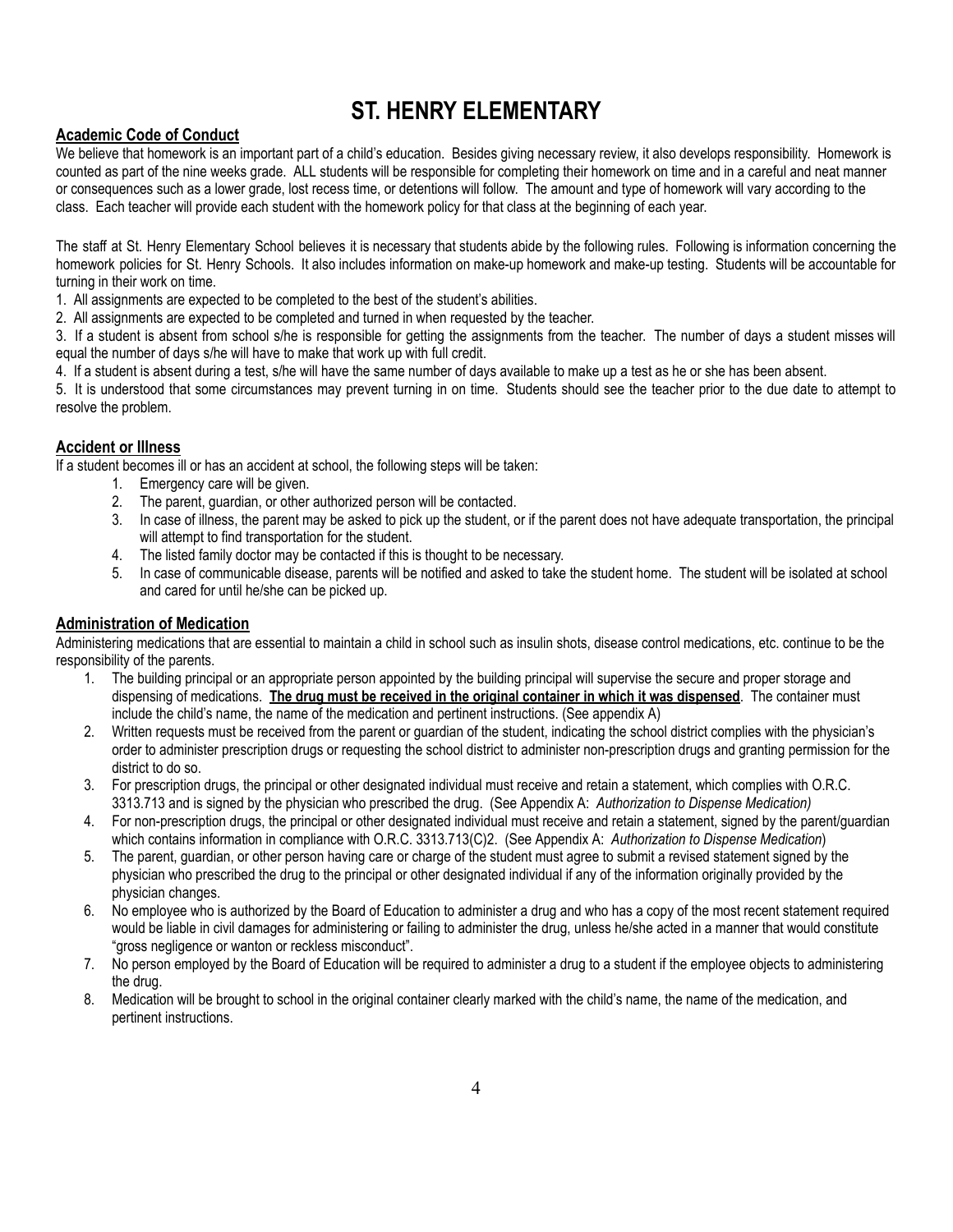- 9. It is recommended that parents do not send medication to school with the child to be self-administered, but if the parent should deem this necessary, a note must be sent with the child to the child's teacher identifying the medication, the dosage, and the time to be taken. This note will be valid for no more than two days.
- 10. Questions concerning specifics of school board policy dealing with administration of medication must be directed to the principal.

# **Anti-Harassment**

It is the policy of the Board of Education to maintain an education and work environment, which is free from all forms of unlawful harassment, including sexual harassment. This commitment applies to all school district operations, programs and activities. All students, administrators, teachers, staff and all other school personnel share responsibility for avoiding, discouraging and reporting any form of unlawful harassment. This policy applies to unlawful conduct occurring on school property, or at another location if such conduct occurs during an activity sponsored by the Board.

The Board will vigorously enforce its prohibition against harassment based on sex, race, color, national origin, religion, disability or any other unlawful basis, and encourages those within the school district community as well as third parties, who feel aggrieved to seek assistance by contacting the building principal. The Board will investigate all allegations of harassment and in those cases where unlawful harassment is substantiated the Board will take immediate steps to end the harassment. Individuals who are found to have engaged in unlawful harassment will be subject to appropriate disciplinary action.

# **Attendance**

State law requires children of school age to attend school regularly. Section 3321-01 to 13, Ohio Revised Code, states that prompt and regular attendance is mandatory. According to section 3321.38 of the Ohio Revised Code, a parent, guardian, or other person having care of a child of compulsory school age who fails to send a child to school may be charged with such violation and the court may assess a fine. By law in the State of Ohio, it is the responsibility of the parents or guardian to see that the student is in school when they are not classified within the excused absence regulation.

School hours are from 8:05 a.m.  $-3:05$  p.m. Students are to arrive no more than 15 minutes early in the morning. Once school is over, students are expected to leave in a timely manner. Students are not to be in the building after school hours unless supervised by school personnel or a parent.

Students may be excused from school for one or more of the following reasons and will be provided an opportunity to make up missed schoolwork and/or tests: 1. Personal illness of the pupil.

- 
- 2. Illness in the family.<br>3. Quarantine of the ho Quarantine of the home.
- 4. Death in the family.
- 
- 5. Necessary work at home due to absence or incapacity of parent(s)/guardian(s).
- 6. Observation or celebration of a bona fide religious holiday.
- 7. Family vacation-on the condition that the principal is notified in writing at least five (5) days prior to the upcoming vacation and the parents have made arrangements with teachers for the students to complete their assignments at a mutually agreed upon time. (See Appendix B – *Vacation Form)*
- 8. Doctor or dentist appointments parents are encouraged to make appointments before or after school if at all possible. Please send to the office a signed note regarding the appointment.

Unexcused absences include the following:

- 1. Absence from school with parents consent for reasons other than considered excusable.
- 2. Leaving school during school hours and going directly home without office permission.
- 3. Students who are unexcused will receive no credit for schoolwork that is missed. Per House Bill 410, a student will be considered habitually truant if s/he is absent 30 or more consecutive hours without a legitimate excuse; absent 42 or more hours in one school month without a legitimate excuse; or absent 72 or more hours in one school year without a legitimate excuse. Furthermore, a student will be considered 'excessively absent' if s/he is absent 38 or more hours in one school month with or without a legitimate excuse; or s/he is absent 65 or more hours in one school year with or without a legitimate excuse. Repeated unexcused absences inevitably results in lack of interest, academic concerns and discipline concerns. If the absence intervention team cannot create a resolution, the courts may be contacted to assist in getting students to school.

Make-up Work

- 1. Responsibility for completing work missed due to absence will rest with the student.
- 2. Under ordinary circumstances, the work missed may be made up within a period equal to that of the number of days absent.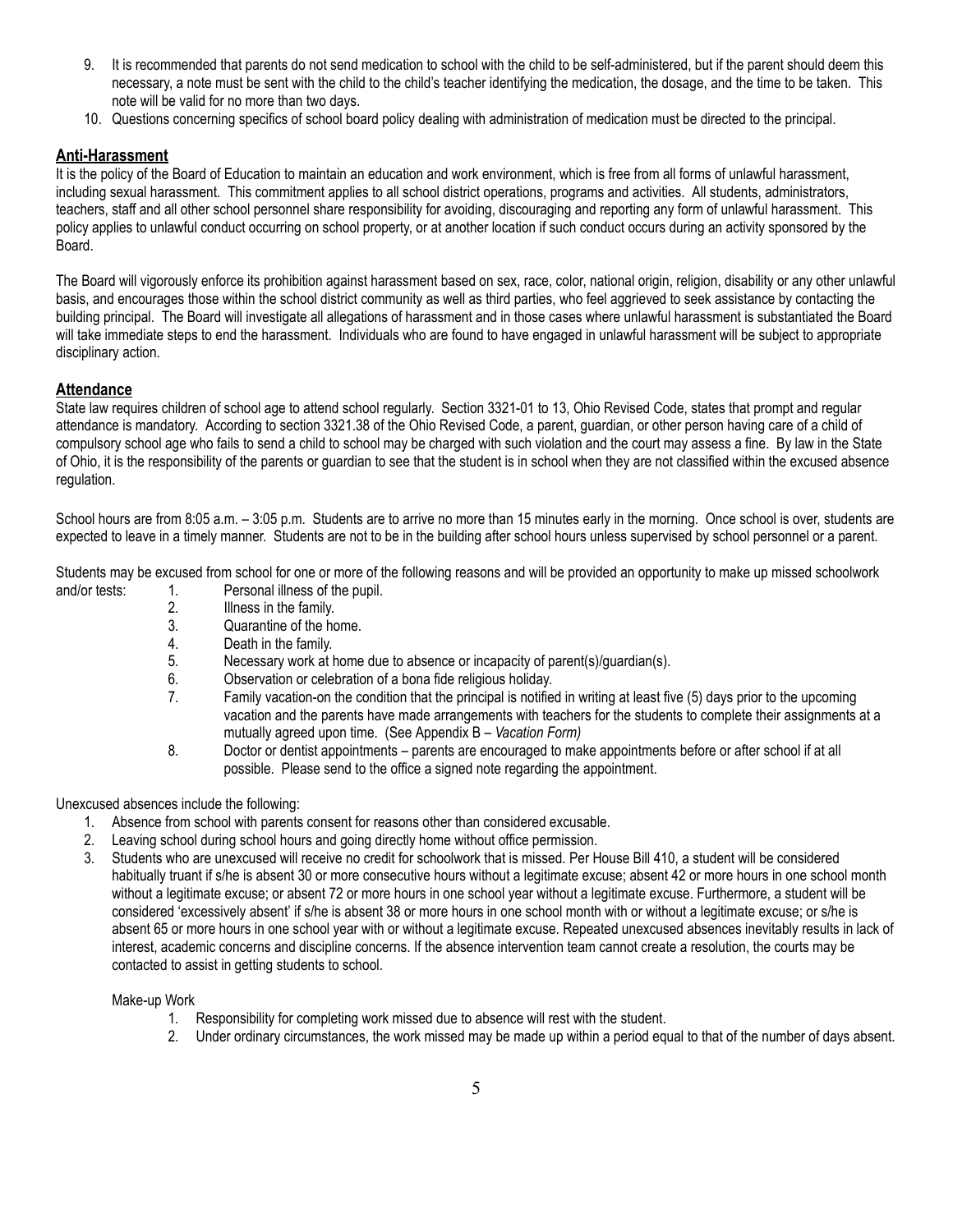#### Tardiness: If a student arrives late to school they must report to the office immediately. Whether the tardiness is excused or unexcused **will be determined by the conditions of each incident.**

If a student will be absent for all or part of a day, the parent is responsible to call the school each day stating the name of the student to be absent, the reason for the absence, and the name of the parent/guardian calling. Absences that are known about ahead of time or are for several days at a time may be reported by a note or by phone prior to the date of the absence. Absences can be reported by calling **419-678-4834**, **extension 2401**. Please leave the child's name, his/her homeroom teacher, parent phone number, name of caller, relationship to the child, and the reason for the absence. We request that a parent call be made to the elementary office before 8:30 a.m.

Exceptions to this procedure will only be considered by the administration if the circumstances are justified, such as a documented hospital stay. When attendance of a school authorized event causes a student to miss a class, it will not count as an absence.

# **Bicycles**

- A. Students are requested to park their bicycles in the bicycle racks near the south (Columbus Street) entrance of the school immediately upon arrival at school.
	- B. Bicycles are to be removed from the bicycle rack only when the student is going home.
	- C. Students must abide by all bicycle safety laws or privileges may be revoked.

# **Bus Regulations**

The following regulations pertain to school bus conduct and are intended to ensure the safety and welfare of the students, the bus drivers, and other drivers on the road, and to ensure the safety and proper maintenance of school buses.

#### **In General:**

- 1. Bus Assignment. Students may ride only assigned buses and will board and depart from the bus at the bus stop and school boarding location to which they are assigned. Students will not be permitted to ride unassigned buses for any reason other than an emergency, except as approved by the principal. A change in a student's regular assigned bus stop may be granted for a special need, if a note from a parent is submitted to the building principal stating the reason for the request and the duration of the change and the principal approves. Approval can be granted on space-available basis. Our buses are full. Please keep requests to a minimum. A permanent transfer to another route or bus stop for morning pick-up and/or afternoon drop-off will only be made upon the approval of the Transportation Supervisor.
- 2. Discipline. When discipline problems with individual students arise, the driver will try to solve the problem in cooperation with the students and/or parents. If the problem is not resolved, the driver is expected to report it to the Transportation Supervisor. The Transportation Supervisor will confer with the student, principal, and/or parents as appropriate, to come to a solution.
- 3. Parent Concerns. If an issue arises, parents should first contact the driver in an effort to understand the issue. Attempt to resolve issues with the driver by exchanging facts and discovering alternatives. If resolution is unsuccessful, contact the district transportation office and explain the situation. The Transportation Supervisor will confer with the driver and the principal of the school the child attends. The student and/or parents may be invited to join in meetings to come to a reasonable solution. The student's right to due process will be protected.
- 4. Forbidden Cargo. The following cargo on a school bus is prohibited: pets, alcoholic beverages, drugs, ammunition, explosives (including aerosol sprays and helium balloons), firearms, knives, or any other dangerous materials or objects. (OAC 3301-83-20) If there is a question on the transportation of a particular item, the Transportation Supervisor should be consulted.
- 5. **School bus transportation is a privilege and not a right.** The bus driver is the sole authority on the bus while students are being transported. Drivers are obligated to enforce State Law, school policy and guidelines. The following rules pertain to conduct on school buses and are intended to ensure the safety and welfare of the students, the bus driver, and other drivers on the road, and to ensure the safety and proper maintenance of school buses.

#### **Parents are responsible for**:

- 1. the safety and behavior of their child(ren) while going to or from the bus stop and while waiting for the school bus. Horseplay, playing in the road, and throwing rocks or snowballs are not acceptable behaviors.
- 2. their child(ren) being at the bus stop prior to scheduled pick up time;
- 3. damage by their child(ren) to school buses, personal property, or public property;
- 4. making sure the bus driver is aware of medical conditions that may affect the safe transportation of their child(ren).

#### **Students shall**: (According to Ohio Administrative Code 3301-83-08, 3301-83-20)

1. arrive at the bus stop before the bus is scheduled to arrive.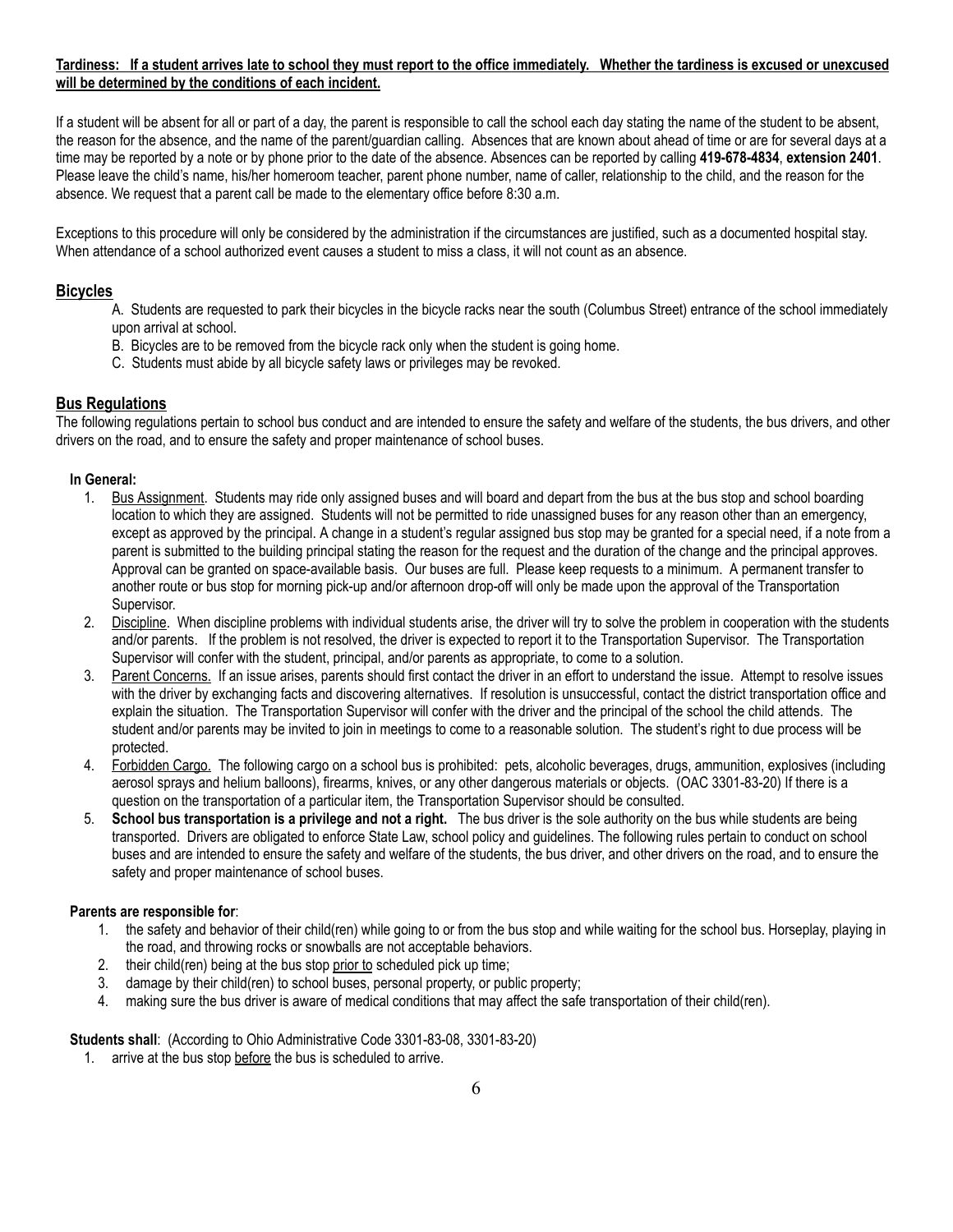- 2. wait in a location clear of traffic and away from the bus stops. (i.e., the designated place of safety).
- 3. behave in such a manner that students do not threaten life, limb or property of any individual
- 4. go directly to an available or assigned seat. Each child is expected to sit in the front seat upon entering the bus, and then at the next stop they should move to another seat. In the afternoon when going home, they should move to the first seat at the stop prior to their stop. This will help from having the bus stopped on the road for any longer than needed. The bus will not leave the stop until all students are seated.
- 5. remain seated whenever the bus is in motion, keeping aisles and exits clear. Students are not to stand up to get off the bus until the bus has come to a complete stop.
- 6. observe classroom conduct and obey the driver promptly and respectfully.
- 7. not use profane language.
- 8. refrain from eating and drinking on the bus except as required for medical reasons. Eating and drinking on a bus is against the law.
- 9. not use tobacco nor have alcohol or drugs in their possession on the bus except for prescription medication required for a student.
- 10. not throw or pass objects on, from, or into the bus.
- 11. carry on the bus only objects that can be held in their laps.
- 12. leave or board the bus at locations to which they have been assigned unless they have authorization to do otherwise. (This includes school boarding locations.)
- 13. not put head or arms out of the bus windows.
- 14. be silent at railroad crossings.

Transportation Supervisor is Sherri Ranly. When you need to contact the school for anything regarding transportation, your first point of call should be to Mrs. Ranly at 419-678-4834, extension 2101, or email Sherri at *ranly.sherri@sthenryschools.com*. If Mrs. Ranly is unable to handle your concern, she will direct you to the appropriate individual.

#### Important Note: If your child will not be following the normal routine for going home, he/she will need a note advising the school of the **change of transportation.**

# **Suspension of Bus Riding/Transportation Privileges**:

Students on a bus or other authorized Board of Education transportation vehicles are under the authority of and directly responsible to the bus/vehicle driver. The driver has the authority to enforce the established regulations for bus/vehicle conduct. Disorderly conduct or refusal to submit to the authority of the driver will be sufficient reason for refusing transportation service to any student.

A student may be suspended from school bus/vehicle riding privileges for all or part of a school year for any violation of established regulations for bus conduct and/or for conduct occurring on the bus/vehicle in violation of the Student Code of Conduct.

Before a suspension from bus/vehicle riding privileges is imposed, the Superintendent or other designated district personnel will provide a student with notice of an intended suspension and an opportunity to appear before the Superintendent or other designated district personnel. Disciplinary suspension periods will be commensurate with the infraction(s) committed as determined by the Superintendent or designated district personnel. Any additional guidelines regarding conduct on school buses/vehicles, as well as general information about the school transportation program, will be made available to all parents and students and posted in a central location.

When discipline problems with individual students arise, the following procedure will be applied:

- 1. The driver will handle the problem, if possible.
- 2. When the driver is unable to solve the problem, he/she should report it to the principal.
- 3. Cases that cannot be solved through the courses outlined above will be referred to the Superintendent.
- 4. Students waiting at a school for pickup will be the joint responsibility of the administrator of that school and the school the student attends. Students should arrive at pickup points no more than ten (10) minutes prior to the anticipated scheduled time of the arrival of the school bus.

# **Cafeteria**

The school participates in the National School Lunch Program and makes lunches available to students at a reduced rate. Students may also bring their own lunch to school to be eaten in the cafeteria. No student may leave school premises during the lunch period without specific written permission from their parents.

Information regarding the Café Terminal is sent home with each student at the beginning of each school year or upon enrollment to the district regarding account balances and how to participate in the program.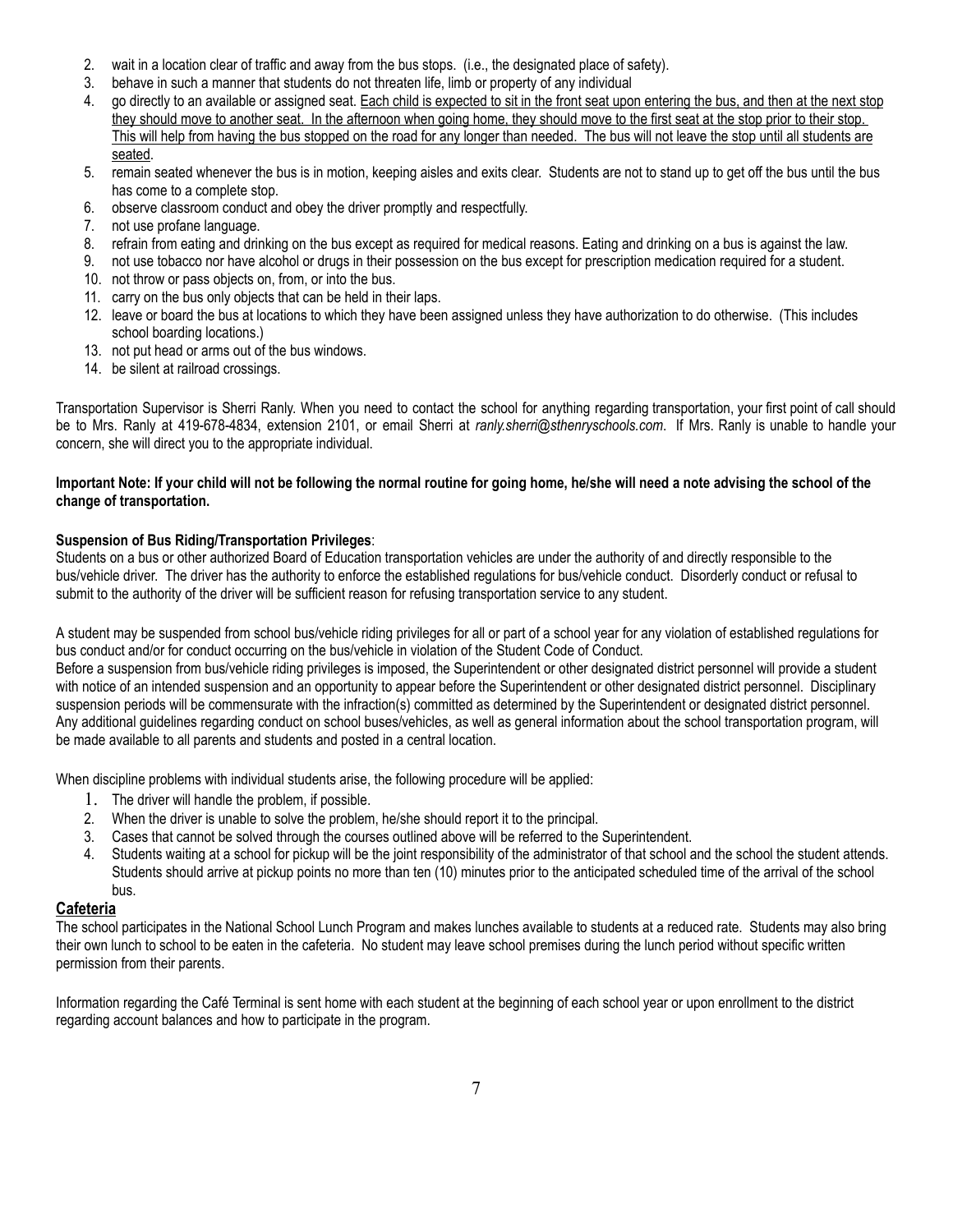Applications for free and reduced priced meals are distributed to all students upon enrollment to the district and at the beginning of each school year. If a student does not receive an application form and believes he/she is eligible, please contact Adam Puthoff at 419-678-4834, extension 2400. Applications for free/reduced lunches can be obtained from the office any time during the school year.

# **Cheating/ Plagiarism**

No student shall cheat in any form including plagiarism (homework, class reports, research papers, etc.). Plagiarism is an act of stealing and passing off as one's own ideas or work of another.

Whenever a student is found guilty of cheating/plagiarizing, the teacher shall collect the student's paper/work, and a "zero" or "failing grade" will be assigned. The teacher will then contact the office and parents/guardian as to the action taken.

# **Computer Technology and Networks**

Before any student may take advantage of the school's computer network, he/she and his/her parents must sign the handbook certification page agreement, which defines the conditions under which the student may participate. Failure to abide by all of the terms of the agreement may lead to termination of the student's computer account and possible disciplinary action. This agreement will be sent home only once in the child's elementary career. If parents wish to change their decision, please contact the elementary office for a new form.

#### **Control of Casual Contact Communicable Diseases**

Because a school has a high concentration of people, it is necessary to take specific measures when the health or safety of the group is at risk. The school's professional staff may remove or isolate a student who has been ill or has been exposed to a communicable disease or highly transient pest, such as lice.

Specific communicable diseases include: diphtheria, scarlet fever, strep infections, whooping cough, mumps, measles, rubella, and other conditions indicated by the local and state Health Department.

Any removal will be only for the contagious period as specified in the school's administrative guidelines.

#### **Control of Noncasual Contact Communicable Diseases**

The St. Henry School District has an obligation to protect students and staff from noncasual contact communicable diseases. When a noncasual contact communicable disease is suspected, a panel of resource people, including the County Health Department, will review the student's health. The school will protect the privacy of the person affected and those in contact with the affected person. Students and staff will be permitted to remain in school unless there is a definitive evidence to warrant exclusion.

Noncasual contact communicable diseases include sexually transmitted diseases, AIDS (Acquired Immune Deficiency Syndrome), ARC-AIDS Related Complex, HIV (Human Immunodeficiency Virus), Hepatitis B, and other diseases that may be specified by the State Board of Health.

As required by Federal law, parents will be requested to have their child's blood checked for HIV and HBV when the child bleeds at school and students or staff members are exposed to the blood. Any testing is subject to laws protecting confidentiality.

#### **Discipline - Student Code of Conduct**

It is impossible to operate a school, athletic team, or any sort of organization without order. Discipline is necessary and can be imposed, or it can be practiced voluntarily. St. Henry Elementary School strives to teach guided self-discipline. Unfortunately, there are people who fail to learn self-discipline or refuse to practice it. These are the students who make rules a necessity.

The following code of conduct has been adopted by the St. Henry Board of Education and applies to all students in the school district.

Violation by a student of any one or more of the following rules on school grounds or at school activities and events off school grounds may result in disciplinary action, including in school alternative assignment, suspension, emergency removal from class or school, and/or expulsion. These rules are not meant to be all-inclusive; a building administrator may use other options if they are deemed more appropriate.

A. Disruption in School: A student will not, by use of violence, force, coercion, threat, harassment, insubordination, or repeated acts of misbehavior cause disruption or obstruction to the educational process, including all curricular and extracurricular activities.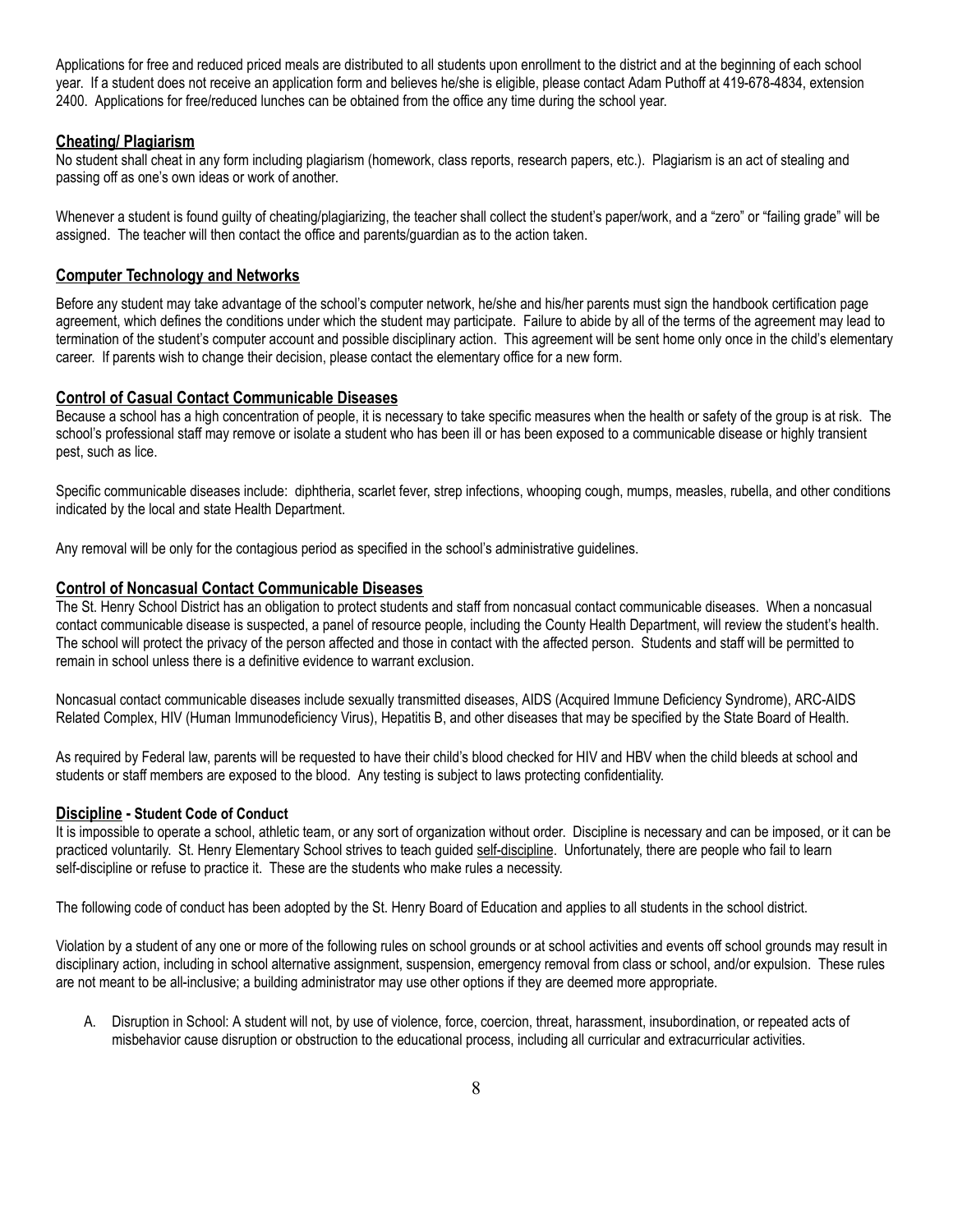- B. Destruction of School or Private Property: A student will not cause or attempt to cause willful destruction or defacement of school or private property (including vehicles owned by the board).
- C. Fighting, Assault, and/or Threat Thereof: A student will not physically attack or threaten to attack any person.
- D. Dangerous Weapons, Instruments, and Objects: A student will not possess, handle, transmit, or conceal any object, which might be considered a dangerous weapon or instrument capable of harming another person.
- E. Narcotics, Alcoholic Beverages, and Drugs: A student will not possess, use, transmit, conceal, or be under the influence of any alcoholic beverage, dangerous drug, narcotic or any substance that causes physical or mental change.
- F. Tobacco/Smoking/Vaping: Students will not be permitted to smoke or use smokeless tobacco on or off of school grounds at any time during the school day, including lunch, and at any school-sponsored activity.
- G. Profanity and/or Obscenity: A student will not, by written, verbal, gesture, or other means, annoy or humiliate others or disrupt the educational process by using profanity or obscenity.
- H. Truancy and Tardiness: A student will comply with the compulsory school attendance laws. When a student is absent from school without a legal excuse, it constitutes truancy or tardiness. This includes unexcused absences from study hall, class, or any other properly assigned activity. Repeated tardiness is also considered a serious offense.
- I. Insubordination: A student will comply with directions of authorized school personnel during any period of time the student is properly under the authority of the school.
- J. Inappropriate Dress: A student will not dress or appear in a fashion that:
	- 1. Interferes with the student's health or welfare or that of others.
	- 2. Causes disruption or directly interferes with the educational process.
- K. Theft: A student will not take or attempt to take into possession the public property or equipment of the school district or the personal property of another.
- L. Extortion: A student will not obtain or attempt to obtain another person's property, either by implied or expressed threat.
- M. Forgery: A student will not falsify, in writing, the name of another person, or times, dates, grades, addresses, or other data on school forms or correspondence, directed to the school.
- N. Trespassing or Loitering: A student will not be present in a school building or on school grounds at unauthorized times when his presence may cause disruption of an activity, function, or the educational process.
- O. False I.D.: A student will not use or attempt to use false identification to mislead school personnel.
- P. Breaking and Entering: A student will not break and enter, or attempt to break and enter, school or private property either on school grounds or at any school activity, function, or event off school grounds.
- Q. Possession of Electronic Equipment: The school supplies most electronic equipment necessary in school. Students are not allowed to bring radios, portable TV's, electronic toys, pagers, cellular telephones, beepers, or other paging devices and the like without the permission of the principal. The property will be confiscated and disciplinary action will be taken. Use of a cell phone or communication device during the school day is prohibited without permission from the office. The 1<sup>®</sup> offense the cell phone or communication device will be confiscated and given back at the end of the school day. The 2<sup>nd</sup> offense will result in a parent coming to school to pick up the cell phone/communication device. A 3<sup>d</sup> offense may result in other disciplinary action. Sexting is prohibited at any time on or off school property or at school functions. Sexting is the electronic transmission of sexual messages or pictures, usually through cell phone text messaging. Such conduct not only is potentially dangerous for the involved students, but can lead to unwanted exposure of the messages and images to others, and could result in criminal violations related to the transmission or possession of child pornography. Such conduct will be subject to discipline and possible confiscation of the wireless device.
- R. Failure to abide by other rules that may be established from time to time by the Board, superintendent or principal.
- S. Student conduct Off School Property: This Code of Regulations is adopted by the Board of Education of the St. Henry Consolidated Local School District pursuant to sections 3313.661 and 3313.662, Ohio Revised Code. Any student engaging in the following types of conduct either specifically or generally like the kinds of conduct listed below is subject to expulsion, suspension, emergency suspension, removal or permanent exclusion for curricular activities pursuant to the Ohio Revised Code. This code of regulations applies while a student is in the custody or control of the school, on school grounds or closely proximate thereto, while at a school-sponsored function or activity or on school-owned or provided transportation vehicles. In addition, the Student Code of Conduct governs a student's conduct at all times, on or off school property, when such student conduct Is reasonably related to the health and safety of other students and/or school employees, or such conduct would be unreasonably interrupt the educational process of the St. Henry Consolidated Local School District. Due process of the law will be followed in all disciplinary situations. Anyone desiring a complete interpretation of possible disciplinary actions (detention, in school alternate assignment, in-school suspension, assignment to alternative school, out-of-school suspension, emergency removal from class/school, and/or expulsion) as adopted by the St. Henry Board of Education may do so by a request being made through the elementary office.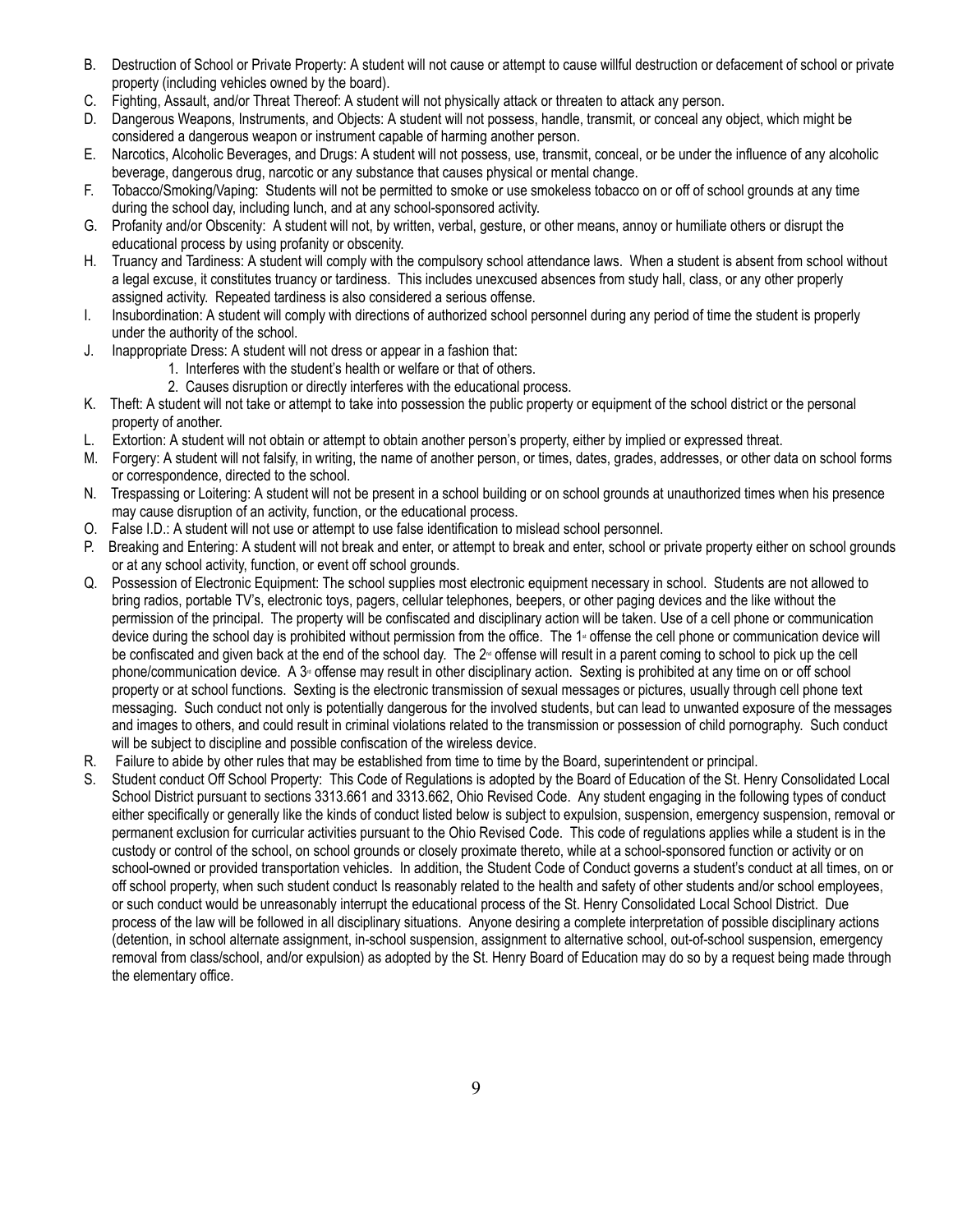# **Discipline Plan**

Each teacher has a discipline plan. Parents will receive a copy of their child's teacher's discipline plan at the beginning of the year. Each discipline plan has a progressive hierarchy of penalties and loss of privileges. Parents should be aware of these and seek ways to support the teacher when these penalties or loss of privileges must be imposed.

# **School Behavior:**

In an attempt to create a positive learning environment in our school, students:

- A. Are expected to arrive at school no earlier than **7:45 a.m.** unless riding a bus.
- B. Are expected to abide by national, state, and local laws as well as the rules of the school.
- C. Are expected to come to class prepared with textbooks, paper, pencil, and whatever else is needed for the day's work.
- D. Are expected to be courteous to any visitor, substitute teacher, or administrator, as well as other students.
- E. Respect the rights of others.
- F. Work cooperatively with others when involved in accomplishing a common goal regardless of the other's ability, gender, race, or ethnic background.
- G. Complete assigned tasks on time and as directed.
- H. Help maintain a school environment that is safe, friendly, and productive.
- I. Act at all times in a manner that reflects pride in self, family, and in the school.

# **Playground Rules:**

- 1. Be nice to everyone.
- 2. Fighting, taking part in rough play or rough contact activities (like tackle football) is prohibited.
- 3. Use and return equipment properly.
- 4. Wear the right kinds of outdoor clothing for the season.
- 5. Food or gum on the playground is prohibited.
- 6. Line up quickly and silently when the bell rings. Students will not be permitted to enter the building until the teacher/supervisor gives the signal to go in.
- 7. Remain on the playground at all times.
	- a. Permission must be granted from the duty teacher/supervisor for any student to go off of school property to retrieve a ball.
	- b. Students may not go back into the school for any reason unless permission from the duty teacher/supervisor has been obtained.
- 8. Radios or battery-operated toys at school are prohibited.
- 9. Bad language, teasing, or unnecessary tattling is prohibited.
- 10. Elementary students are required to go outside during recess and noon period unless it is determined that the weather is too inclement and that all students will remain indoors. A note to stay in may be presented to the teacher only in exceptional circumstances. This should not be a regular occurrence.

#### **Zero Tolerance:**

No form of violent, disruptive, or inappropriate behavior, including excessive truancy, will be tolerated.

# **Discrimination**

The St. Henry School District provides an equal educational opportunity for all students. Any person who believes that he/she has been discriminated against on the basis of their race, color, disability, religion, gender, or national origin while at school or a school activity should immediately contact the St. Henry District Compliance Officer, Julie Garke, Superintendent, at 419-678-4834, extension 2100.

Complaints will be investigated. Any student making a complaint or participating in a school investigation will be protected from any threat or retaliation. The Compliance Officer can provide additional information concerning equal access to educational opportunity. The Board of Education does not discriminate on the basis of religion, race, color, national origin, sex, disability or age in its program, activities or employment. Further, it is the policy of this district to provide an equal opportunity for all students, regardless of race, color, creed, age, disability, religion, gender, ancestry, national origin, place of residence within the boundaries of the district, or social or economic background check, to learn through the curriculum offered in this district.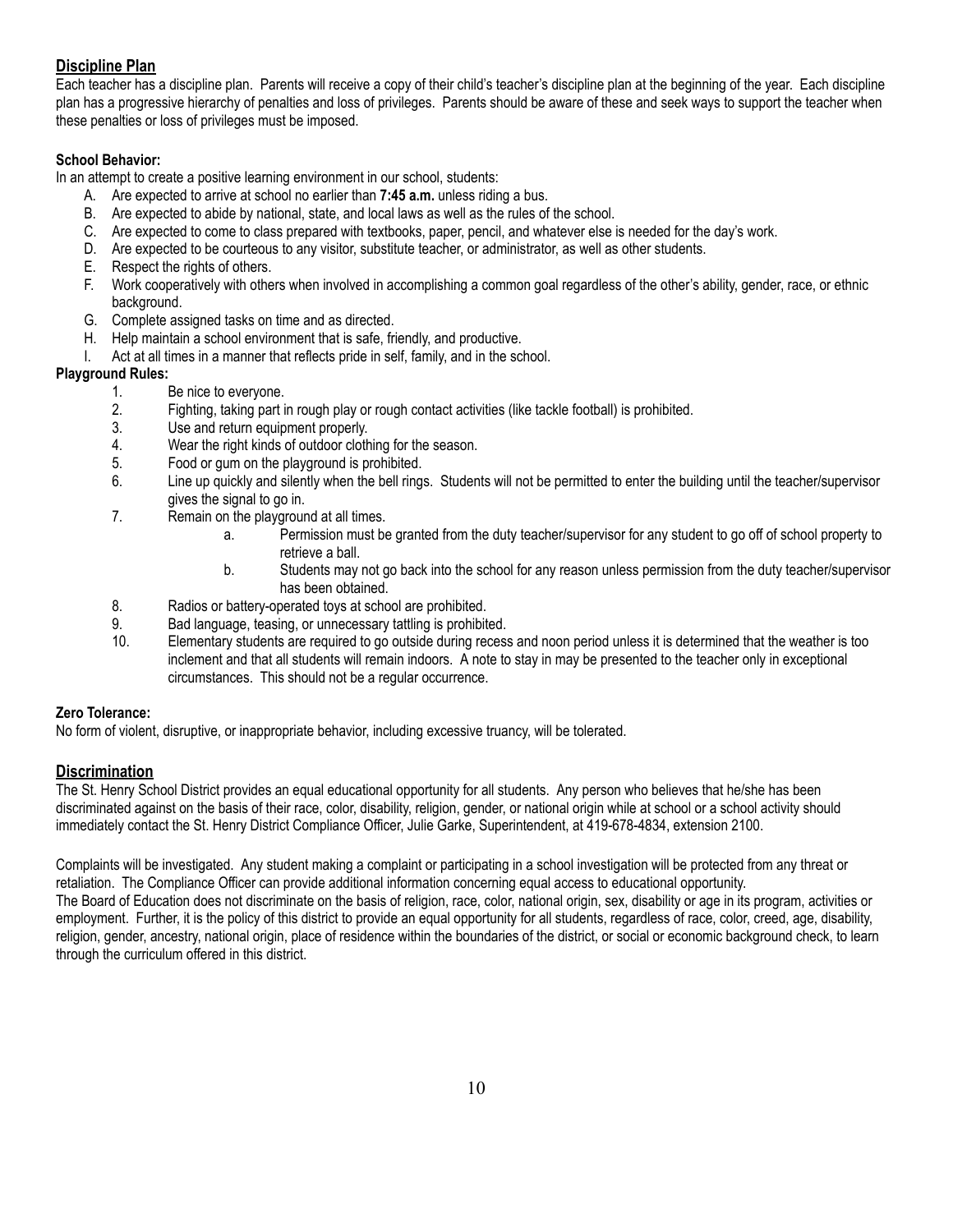# **Dress**

In general, school dress should be such that it ensures the health, welfare, and safety of the members of the student body, and enhances a positive image of our students and school. Any form of dress or grooming that attracts undue attention or violates the previous statement is unacceptable. Therefore:

- a. Dress and grooming will be clean and in keeping with health, sanitary and safety requirements.
- b. When students participate in school activities, their dress and grooming will not disrupt performance or that of other students, or constitute a health threat to the individual or other students.
- c. Dress and grooming will not be such as to disrupt the teaching-learning process. Clothing (shirts, jackets, hats, etc.) containing offensive illustrations, inappropriate language of questionable language or designs and/or messages of alcohol, tobacco, drugs, or sexual slogans, illustrations or inuendos, bizarre or unusual clothing, soiled, torn or cut off clothing hats, bandanas, scarves, or other headgear, bare midriffs, or see-through blouses, pants, flip flops, and short shorts are not acceptable. All students must wear shoes at all times for health and safety reasons.
- d. Students may wear shorts when temperatures are conducive for such apparel (The high for the day is 70 degrees or higher). Shorts, dresses, and skirts shall be of moderate length.
- e. No bare midriffs, halter tops, spaghetti strap tops, tank tops, or muscle shirts.
- f. Hats, hoods/hoodies, caps and/or sunglasses are not to be worn in the building during the school day.
- g. School officials and the Board of Education reserve the right to make the final decisions regarding changes in dress and grooming of students.

# **Drills**

# **Fire Drills:**

The School complies with all fire safety laws and will conduct fire drills in accordance with state law. Specific instructions on how to proceed will be provided to students by their teachers who will oversee the safe, prompt and orderly evacuation of the building.

# **Tornado Drills:**

Tornado drills will be conducted during the tornado season using the procedures prescribed by the State. Teachers will provide specific instructions on how to proceed in the case of a tornado.

# **Safety Drills:**

Safety drills will be conducted in accordance with state law. Teachers will provide specific instruction on the appropriate procedures to follow in situations where students must be secured in the building rather than evacuated. These situations can include a terrorist threat, a person in possession of a deadly weapon on school property, or other acts of violence.

#### **Early Dismissal:**

No student will be allowed to leave school prior to dismissal time without either: (a) a written request signed by the parent or guardian; or (b) the parent or guardian coming to the school office to request the release. No student will be released to a person other than a custodial parent(s) or guardian without written permission signed by the custodial parent(s) or guardian.

#### **Emergency Medical Authorization**

A complete Emergency Medical Authorization Form must be on file with the school in order for a student to participate in any activity off school grounds, including field trips. The Emergency Medical Authorization Form is provided at the time of enrollment or at the beginning of each school year.

# **Enrolling in the School**

Students are expected to enroll in the school district in which they live. Students that are new to St. Henry are required to enroll with their parents or legal guardian. When enrolling, parents **must provide copies of the following:**

- **official birth certificate** (from the Health Department of the county the child was born)
- **court papers** allocating parental rights and responsibilities, or custody (if applicable)
- **proof of immunizations**
- **social security card**

Under certain circumstances, temporary enrollment may be permitted. In such cases, the parents will be notified about documentation required to establish permanent enrollment.

A student who has been suspended or expelled by another public school in Ohio may be temporarily denied admission to St. Henry Schools during the period of suspension or expulsion even if that student would otherwise be entitled to attend school in the district. Likewise, a student who has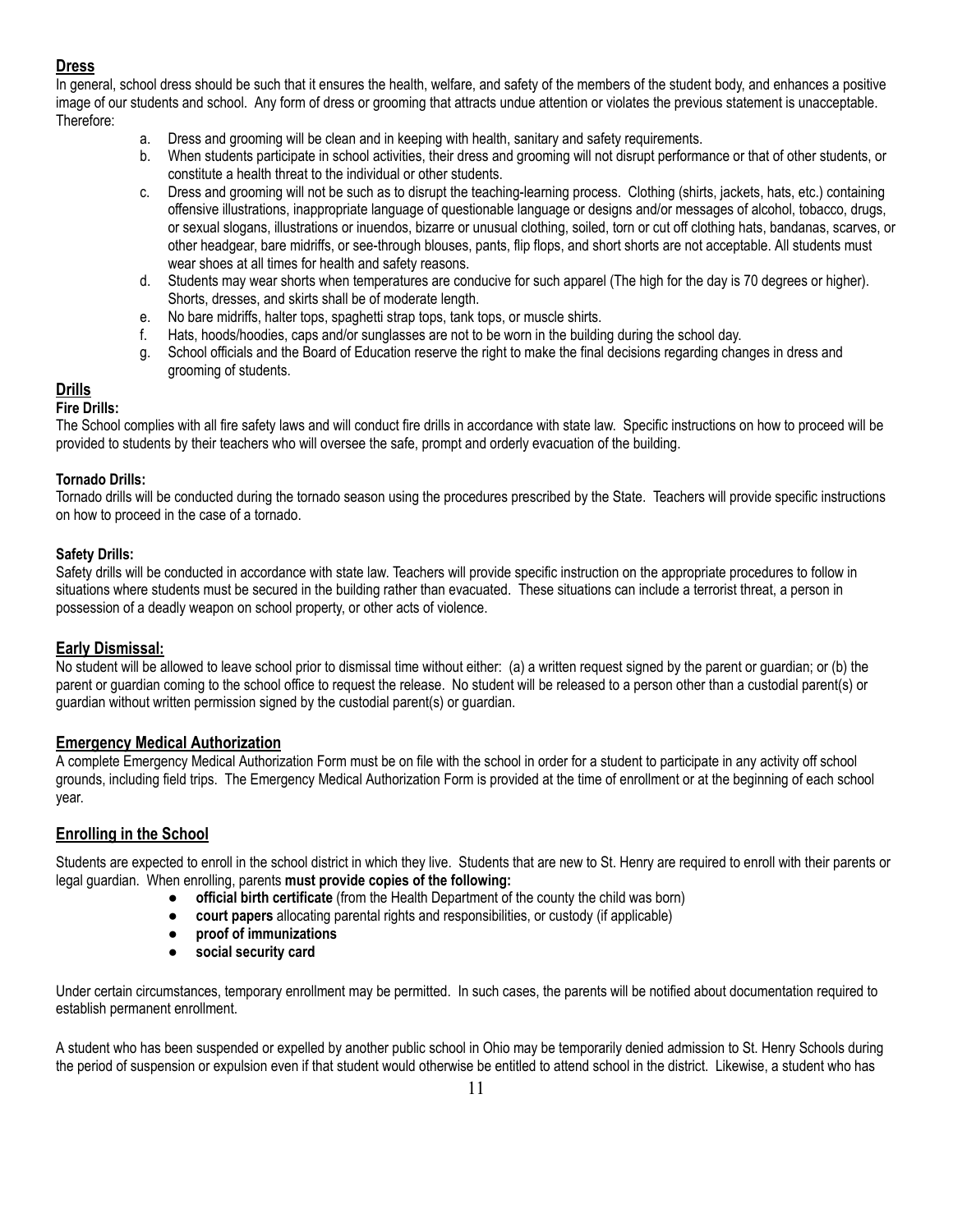been expelled or otherwise removed for disciplinary purposes from a public school in another state and the period of expulsion or removal has not expired, may be temporarily denied admission to St. Henry Schools during the period of expulsion or removal or until the expiration of the period of expulsion or removal which the student would have received in the district had the student committed the offense while enrolled in the district. Prior to denying admission, however, the Superintendent shall offer the student an opportunity for a hearing to review the circumstances of the suspension or expulsion and any other factors the Superintendent determines to be relevant.

# **Field Trips**

Field trips are academic activities that are held off school grounds. There are also other trips that are part of the school's co-curricular and extra-curricular program. No **minor** student may participate in any school-sponsored trip without parental consent and a current Emergency Medical Form on file in the office. Medications normally administered at school will be administered while on field trips. The Student Code of Conduct applies to all field trips.

- A. Attendance rules apply to all field trips.
- B. While the district encourages the student's participation in field trips, alternative assignments will be provided for any student whose parent does not give permission to attend.
- C. Students who violate school rules may lose the privilege to go on field trips.

# **Free and Reduced Lunches**

Each school year, applications for free and reduced lunches are available and will be sent home with each student. Should a family qualify for this aid, notification will be returned to the home. Adjustments are made throughout the year as the financial status of a family changes. An application can be obtained by contacting the office during the year.

# **Gifted Education**

In accordance with the belief that all children are entitled to an education commensurate with their particular needs, children who are gifted in the district must be provided opportunities to progress as their abilities permit. The St. Henry Local Board of Education believes that these children require services beyond those offered in regular school programs in order to realize their potential contribution to themselves and society. Professionally qualified people using a variety of assessment procedures identify annually children who are gifted.

# **Guidance**

A. Purpose

- 1. To help students resolve problems for which they seek help.
- 2. To help students achieve an understanding of themselves and their environment.
- 3. To help students develop decision making abilities.
- 4. To help students gain self-acceptance.
- B. To arrange an appointment for personal counseling for a child, please contact the elementary Guidance Counselor, Stacy Wermert, at 419-678-4834, extension 2302 or 2408.

# **Hazing**

It is the policy of the St. Henry Consolidated Local Board of Education that hazing activities of any type is inconsistent with the educational process and shall be prohibited at all times. No administrator, faculty member, or any other employee of the school district shall encourage, permit, condone or tolerate any hazing activities. No student, including leaders of student organizations, shall plan, encourage or engage in any hazing. Hazing is defined as doing any act or coercing another, including the victim, to do any act of initiation into any student organization or any group that may cause or create a substantial risk of mental harm, physical harm, or humiliation to any person. Permission, consent, or assumption of risk by an individual subjected to hazing does not lessen the prohibition contained in this policy.

Administrators, faculty members and all other employees of the school district shall be particularly alert to possible situations, circumstances, or events that might include hazing. If hazing or planned hazing is discovered, involved students shall be informed by the discovering school employee of the prohibition contained in this policy and shall be required to end all hazing activities immediately. All hazing incidents shall be reported immediately to the Superintendent.

Administrators, faculty members, students and all other employees who fail to abide by the policy may be subject to disciplinary action, and may be liable for civil and criminal penalties in accordance with Ohio Law.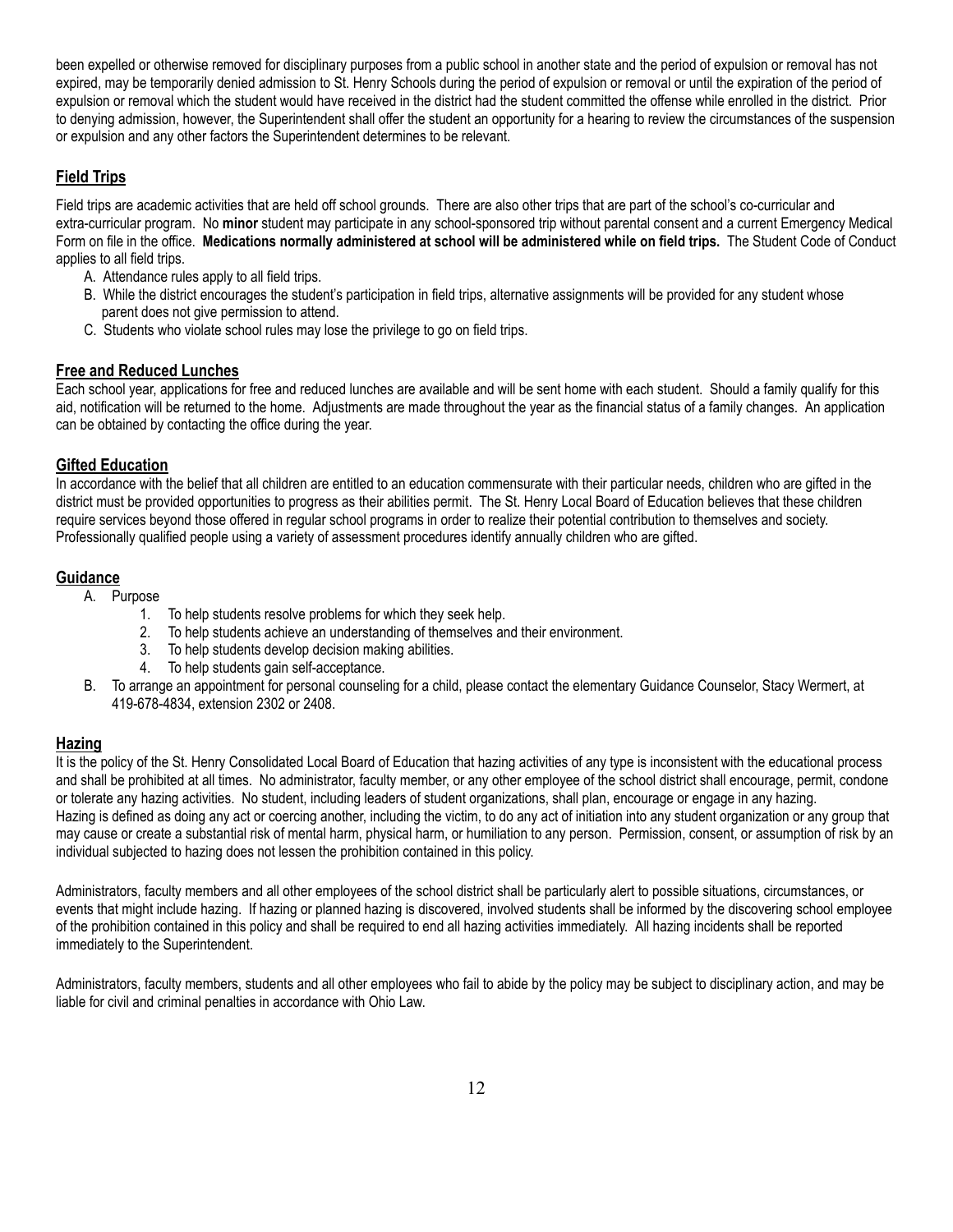# **Highly Qualified Teachers**

Parents may request information regarding the professional qualifications of the student's classroom teacher. This includes if the teacher has met state qualifications and licensing criteria for the grade level and subject area taught; if the teacher is teaching under emergency or temporary status in which State qualifications or licensing criteria are waived; the teacher's baccalaureate degree major, graduation certification and field of discipline.

#### **Homebound Instruction**

The school may arrange for individual instruction at home for students who are unable to attend school because of an accident, illness, or disability. Such instruction may be arranged upon receipt of documentation of the student's condition from a physician.

#### **Immunizations**

Students must be current with all immunizations required by law, including but not limited to poliomyelitis, measles, diphtheria, rubella, pertussis, tetanus, and mumps, or have an authorized exemption from immunization requirements. Students who start kindergarten after the 1999 school year must be immunized against Hepatitis B. Students who start kindergarten after 2006 school year must be immunized against chicken pox. For the safety of all students, the school principal may remove a student from school or establish a deadline for meeting state requirements if a student does not have the necessary immunizations or authorized exemption.

The Ohio Department of Health, under the authority granted in Sections 3313.671 Ohio Revised Code, has established the following minimum requirements for pupils in public and nonpublic schools. These shots should be administered prior to entering school.

At the beginning of each school year, or at a pupil's initial entry, a pupil has 15 days to present written evidence that the pupil is in compliance with the State School Immunization Law. If, after the end of the 15-day grace period, the pupil has not submitted written evidence of compliance, the pupil shall be excluded from school until evidence is submitted. A pupil is in compliance if the pupil meets one of the following four criteria:

- 1. Written evidence is submitted that the pupil meets or exceeds the minimum immunization requirements.
- 2. A statement, signed by the pupil's physician, is submitted that immunizations may be detrimental to the pupil's health.
- 3. A statement signed and submitted by the pupil's parent or guardian that they object to immunizations for good cause, including religious convictions.
- 4. Written evidence is submitted that the pupil is "in the process" of completing the required immunizations.

# **Individuals with Disabilities**

The American's with Disabilities Act (A.D.A.) and Section 504 of the Rehabilitation Act provides that no individual will be discriminated against on the basis of a disability. This protection applies not just to the student, but to all individuals who have access to the district's programs and facilities. The laws define a person with a disability as anyone who:

- A. Has a mental or physical impairment that substantially limits one or more major life activities;
- B. Has a record of such an impairment; or
- C. Is regarded as having such impairment.

The district has specific responsibilities under these two laws, which include identifying, reviewing and, if the student is determined to be eligible, affording access to appropriate educational accommodation.

Additionally, in accordance with state and federal mandates, the district seeks out, assesses and appropriately services students with disabilities. Staff members use a comprehensive child study process to systematically screen, assess and, if appropriate, place students in special education and related services. Students are entitled to a free and appropriate public education in the '*Least Restrictive Environment*" (LRE).

A student can access special education services through the proper evaluation and placement procedures. Parent involvement in this procedure is required. More importantly, the school wants the parent to be an active participant. To inquire about the procedure or programs, a parent should contact Adam Puthoff, Elementary Principal, at 419-678-4834, extension 2400.

#### **Injury and Illness**

All injuries must be reported to a teacher or the office. If the injuries are minor, the student will be treated and may return to class. If medical attention is required, the office will follow the school's emergency procedures and attempt to make contact with the student's parents.

A student who becomes ill during the school day should request permission to go to the office. An appropriate adult in the office will determine whether or not the student should remain in school or go home. No student will be released from school without proper parental permission.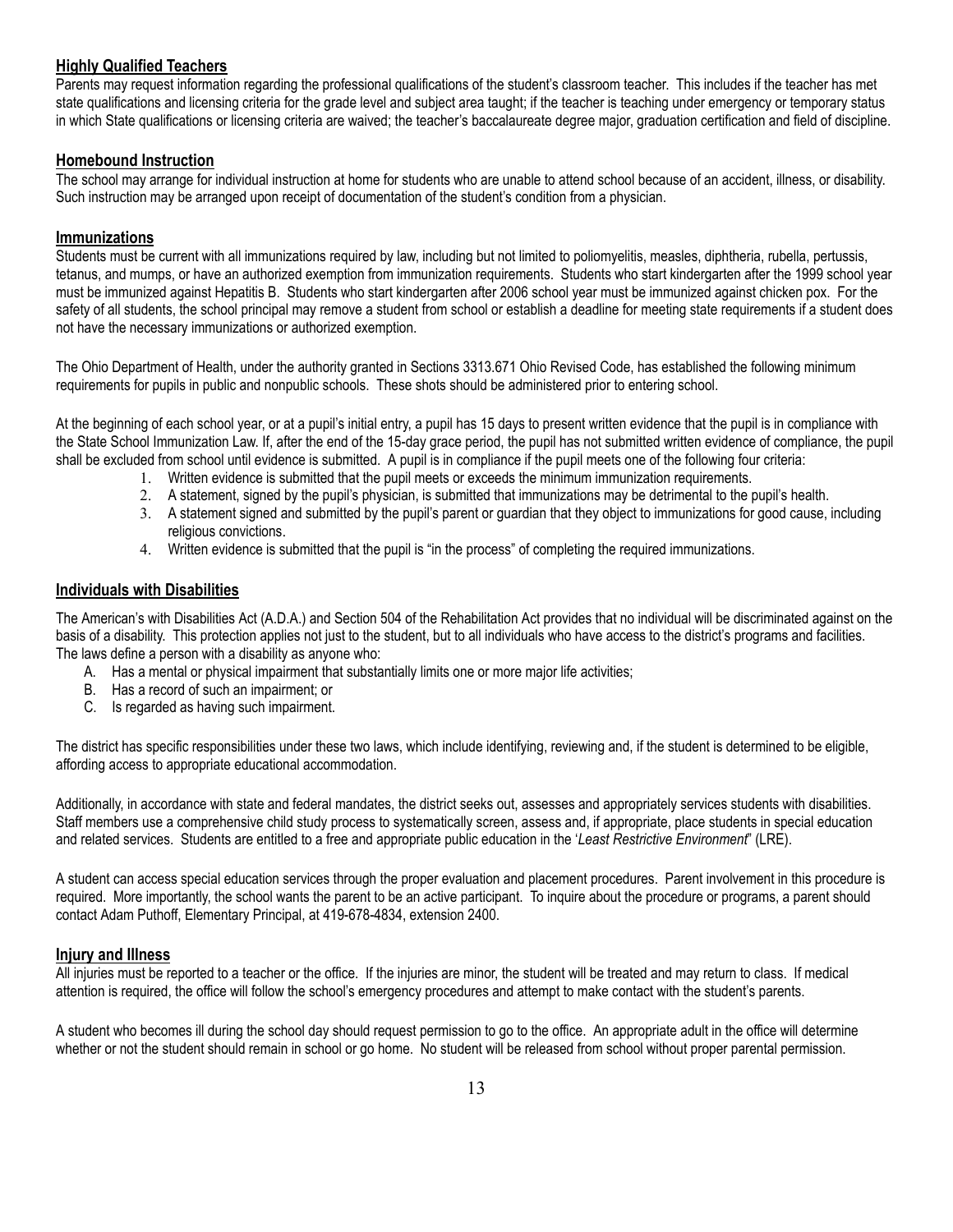# **Intervention Assistance Team (I.A.T.)**

An Intervention Assistance Team (I.A.T.) has been established in the elementary building to provide teachers and parents support and help dealing with a child's academic difficulties or behavior. Referrals need to be made to the principal or teacher at which time a meeting will be called. The purpose of the meeting is to identify any areas of concern, brainstorm ways to alleviate the concern(s), and to set a plan of action in place to be followed through in the classroom and/or at home. The team may reconvene 4 - 6 weeks after the initial meeting to determine if the plan has been successful or if additional accommodations need to be made. Anyone concerned with the academic success or well being of a child can call an I.A.T. meeting. Please reach out to your child's teacher or the principal to start the process.

# **Lost and Found**

Lost and found is located by the elementary office. Students who have lost items should check there and may retrieve their items. Unclaimed items will be donated to charity at the close of the school year.

#### **Lunch**

The school participates in the National School Lunch Program and makes lunches available to students at a reduced rate. Applications for the school's Free and Reduced Lunch Program are distributed to all students at the beginning of the school year. An application for the program can be made at any time throughout the school year.

- A. Pupils are not to leave the school premises without special permission.
- B. Pupils have three options as to what and where they eat:
	- 1. Eat at home (a note from the parent/guardian must be provided on the day(s) eating at home)
	- 2. Pack a lunch (must eat it at the cafeteria).
	- 3. Eat what is served in the cafeteria an alternative entrée can be substituted for the main entrée.

In order to check your child's lunch account balance, log onto the school's website at [www.sthenryschools.org.](http://www.sthenryschools.org/) and click on the link, "lunch Information" on the left side under Parent Links.

#### **Miscellaneous Suggestions**

Students should not bring items of value to school. Items such as jewelry, expensive clothing, electronic equipment, and the like are tempting targets for theft and extortion. The school is not liable for any loss or damage to personal valuables.

A. Students may only bring those items to school that are necessary for the completion of class assignments. Examples of items that students should leave at home include:

- 
- 2. Lighters and matches 8. Yo-yos
- 3. Squirt guns, squirt bottles, etc. 9. Frisbees
- 
- 
- 1. Knives **7. Pea Shooters** 
	-
	-
- 4. Fireworks 2008 2009 10. Balloons
- 5. Caps, bullets, etc. 11. Skateboards, roller blades,
- roller skates B. To preserve the lawn, students should use the sidewalks when entering and/or leaving school.
- C. As a result of damage to the floors caused by metal cleats and shoe skates, students are requested not to wear them in the building.
- D. Students should place all paper and refuse in trash containers.
- E. If students have a need to have a cell phone at school, it must be turned off during school hours and kept in the student's book bag.

# **Network Acceptable Use & Internet Safety Policy for Students**

The St Henry Telecommunications Network has been established for a limited educational purpose. A vast array of resources is available through the telecommunications network. One of the goals of the St Henry Schools is to develop in its students and staff responsible and effective use of telecommunications. Individual accounts are available on the network for students and staff. The network ensures limited privacy. Files and messages placed on the school network and domain are the property of the school. Services on the network include internet access, web-based school accounts, and school-licensed software packages. Students and staff should not infringe on the rights of other users of our network.

Difficulties with Internet usage include the unreliability of some data and the lack of any foolproof way of preventing unwanted and objectionable data from being accessed. Some materials are morally objectionable and pornographic in nature. Filtering software is in place to screen these materials, but is not a guarantee that such material may not be accessible. Important or confidential personal data should not be transmitted by means of the Internet. Normally, students will be working on the internet under supervision, but close monitoring may not always be possible.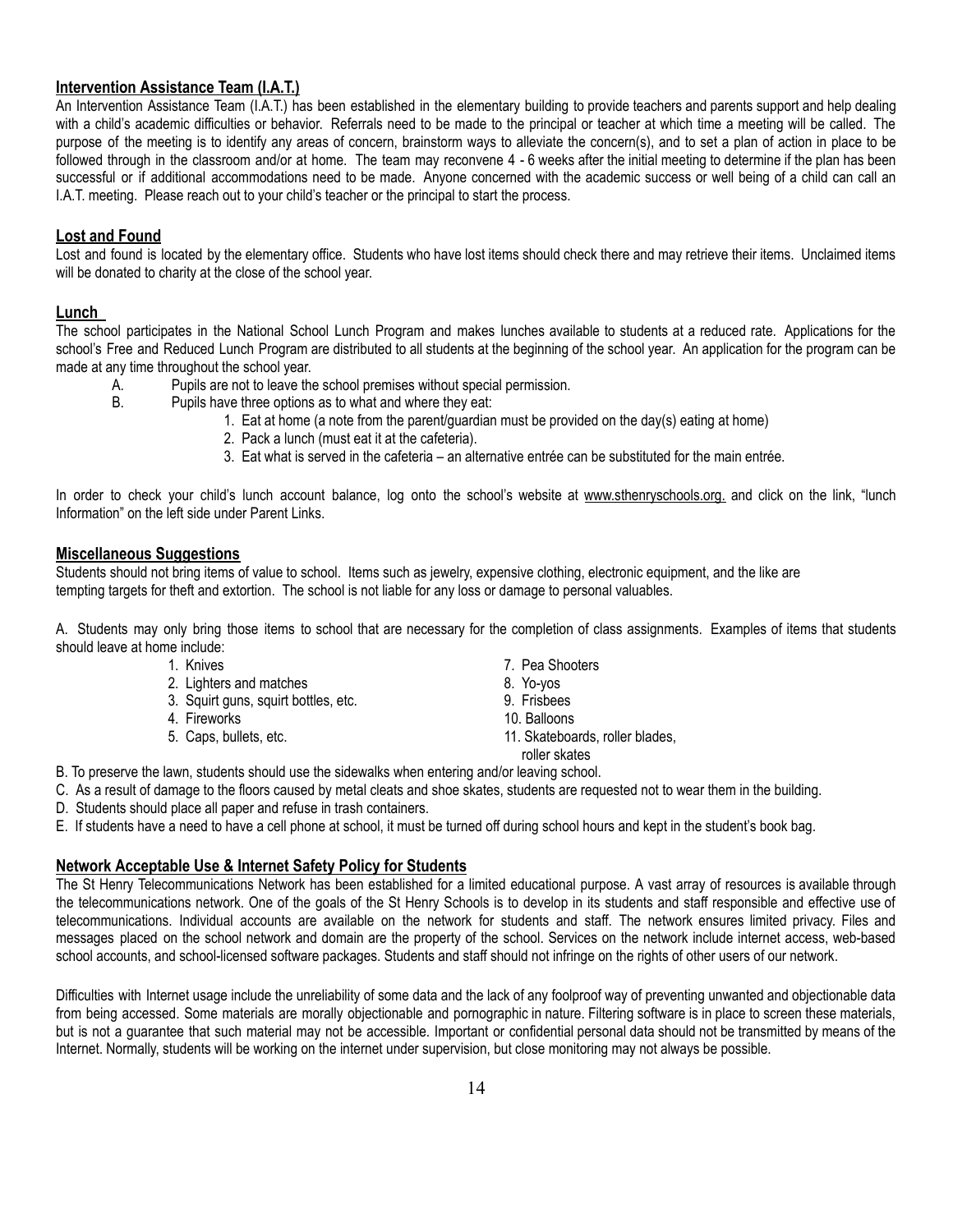Do:

- 1. Use only your own account and password
- 2. Reflect academic honesty, high ethical and moral responsibility
- 3. Use for classroom activities, career development and limited high-quality self-discovery
- 4. Respect copyrights and other users' privacy (material that does not contain a copyright notice or mark is still considered copyrighted)
- 5. Notify your instructor or the technology coordinator of any potential security problems on the network
- 6. Notify your instructor or technology coordinator of any illegal activity occurring on the network
- 7. Notify your instructor or technology coordinator of any harassment directed to you through the network
- 8. Respect equipment and report any equipment problems to your instructor or the technology coordinator
- 9. Be judicious in the use of print resources
- 10. Maintain a clean working environment around your computer(s)
- 11. Do use Google Drive or other approved web-based sites when possible for storing student work.

# Don't:

- 1. Do not share your password(s).
- 2. Do not use the network for political lobbying or commercial purposes
- 3. Do not download programs to your workstation's hard drive or to your home directory without permission from your instructor or the technology coordinator
- 4. Do not transmit viruses. If you do receive a virus or suspect your computer is infected, notify your instructor or technology coordinator immediately.
- 5. Do not load personally-owned software on school computers
- 6. Do not load software on school computers for which we do not have proper licensing
- 7. Do not use inappropriate language
	- a. Obscene, profane, vulgar, rude, threatening, disrespectful
	- b. Dangerous, inflammatory, or disruptive
	- c. Prejudicial or discriminatory
	- d. False information
- 8. Do not enter sites containing pornography or hate literature
- 9. Do not enter other users' files
- 10. Do not use "Chat" programs unless approved by system administrator
- 11. Do not store unnecessary files in your home directory
- 12. Do not use flash drives to move files between home and school computers

#### Due Process:

- 1. All files and messages stored on school computers, networks, and domains are property of the school.
- Administration has the right to examine and monitor any files.
- 2. Routine maintenance and monitoring of the system may uncover violations of the Acceptable Use Agreement.
- 3. Searches of individual files may be undertaken when monitoring devices alert to a potential problem on the network.
- 4. Local, state, and federal laws that apply to telecommunications will be enforced and the district will cooperate fully with these jurisdictions.
- 5. Consequences of student violations may include, but not be limited to, verbal warning, suspension of network privileges, or other disciplinary actions as set by your instructor and/or building principal.

# Limitation of Liability:

The District will make every effort to maintain the network so that each user has equal and fair access. The District will make every effort to maintain security and integrity of the system. The District cannot guarantee the security and ultimate privacy of material stored on the network. The District makes no guarantee of the functions and services provided by the network or the accuracy of information obtained through or stored on the network. The district takes no responsibility for the loss of data, files, or information on the network.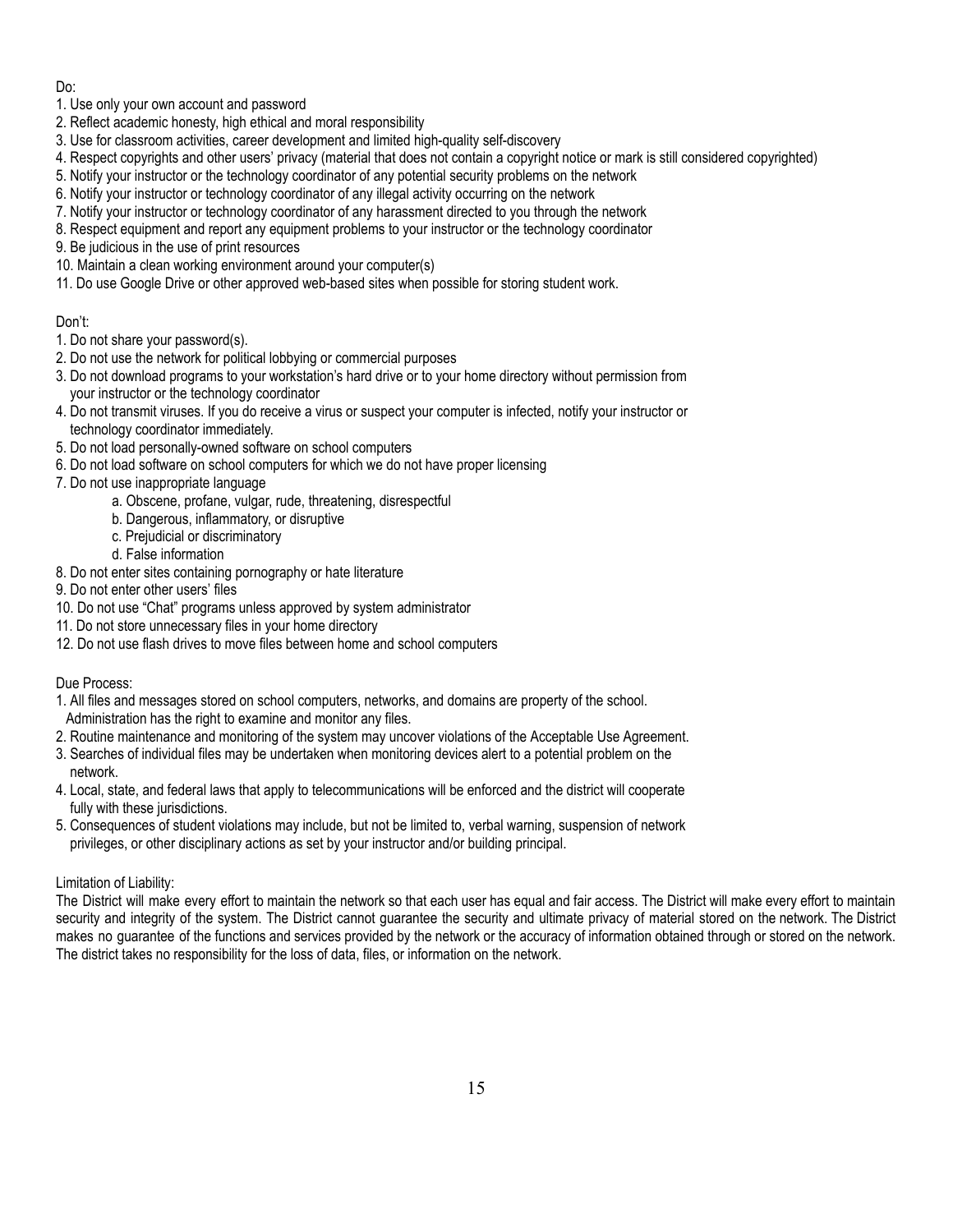# **Photography/Video**

The parent or guardian agrees to allow his/her child's photo/video to be used in school educational programming and planning, and to create awareness of school programs. If the parent or guardian refuses consent, s/he will provide written refusal to the elementary school office.

#### **Report Cards**

- A. Usually, report cards will be issued on the Friday following the end of each nine-week period of classes.
- B. Progress reports will be sent home with students halfway through each nine-week grading period only when a parent requests.
- C. K 4 grade students are graded according to the key below:

| Grade range: |             | <b>Grade Extensions:</b> |
|--------------|-------------|--------------------------|
| 94-100%-A    | 99-100%     | A+                       |
|              | $96 - 98%$  | A                        |
|              | 94 - 95%    | А-                       |
| 86-93%-B     | $91 - 93%$  | B+                       |
|              | $88 - 90\%$ | B                        |
|              | 86 - 87%    | B-                       |
| 75-85%-C     | $82 - 85%$  | C+                       |
|              | $78 - 81%$  | С                        |
|              | 75-77%      | C-                       |
| 66-74%-D     | 72-74%      | D+                       |
|              | $69 - 71%$  | D                        |
|              | $66 - 68%$  | D-                       |
|              |             |                          |

65 and below-F

# **Retention and Promotion**

#### **Retention**

In the elementary school every effort shall be made to provide a developmentally appropriate curriculum. Therefore, students who put forth effort will generally be successful in meeting their learning objectives. However, when there are circumstances which prevent the student from achieving the grade level objectives which are appropriate for him/her, retention may become an appropriate course of action.

#### **Promotion**

A student will be promoted to the succeeding grade level when he/she has:

- A. Completed the course and state-mandated requirements at the presently assigned grade.
- B. Achieved the instructional objectives set for the present grade.
- C. Demonstrated sufficient proficiency to permit him/her to move ahead in the educational program of the next grade.
- D. Demonstrated the degree of social, emotional, and physical maturation necessary for a successful learning experience in the next grade.

#### **Scheduling and Assignment**

The principal in cooperation with the teachers will assign each student to the appropriate classroom and program. Any questions or concerns about the assignment should be discussed with the principal.

#### **Search and Seizure**

Administrators may search a student or his/her property (including purses, book bags, gym bags, etc…) with or without the student's consent, whenever they reasonably suspect that a search will lead to the discovery of evidence of a violation of law or school rules. The extent of the search will be governed by the seriousness of the alleged infraction and the student's age. General housekeeping inspection of school property may be conducted with reasonable notice. Student lockers are the property of the district and students have no reasonable expectation of privacy in their contents or in the contents of any other district property including desks or lockers and their contents at any time without announcement. Unannounced and random canine searches may also be conducted. Additionally, students have NO reasonable expectation of privacy in their cafeterias, classroom and gymnasiums. The district may use video cameras in such areas and on all school vehicles transporting students to and from regular and extracurricular activities. Anything that is found in the course of a search may be used as evidence of a violation of school rules or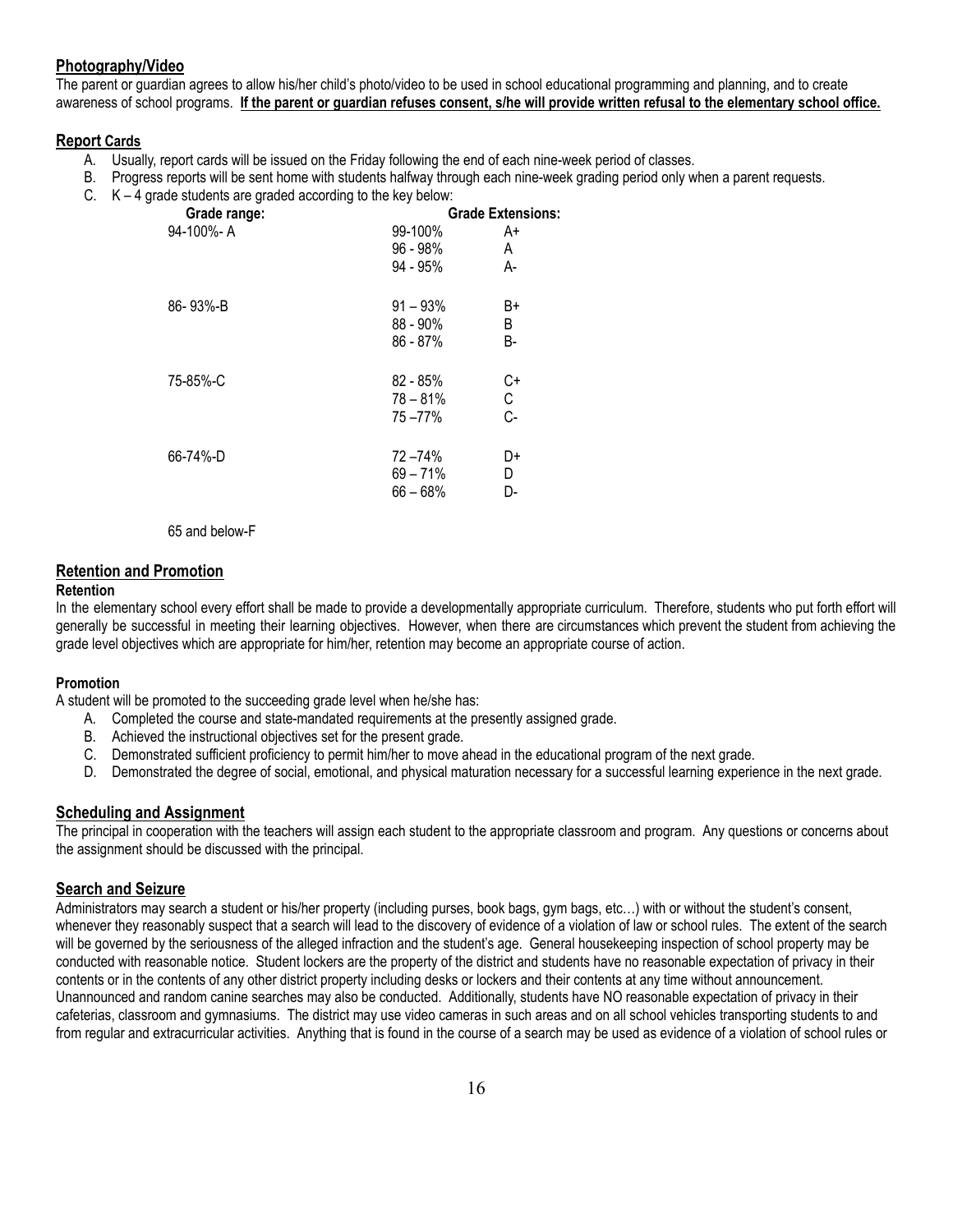the law, and may be taken, held or turned over to the police. The school preserves the right not to return items that have been confiscated.

#### **Sexual Harassment & Title IX**

It is the policy of the Board of Education to maintain an education and work environment which is free from all forms of unlawful harassment, including sexual harassment (Board Policy 4362, 3362, 5517 and 2266). This commitment applies to all School District operations, programs, and activities. All students, administrators, teachers, staff, and all other school personnel share responsibility for avoiding, discouraging, and reporting any form of unlawful harassment. This policy applies to unlawful conduct occurring on school property, or at another location if such conduct occurs during an activity sponsored by the Board. The Board will vigorously enforce Title IX and its prohibition against harassment based on sex, race, color, national origin, religion, disability, or any other unlawful basis, and encourages those within the School District community as well as third parties, who feel aggrieved to seek assistance to rectify the problems by contacting Dennis Wendel, Title IX Coordinator, at wendel.dennis@sthenryschools.org or (419) 678-4834 ext. 2203. The Board will investigate all allegations of harassment(s) and in those cases

where unlawful harassment is substantiated the Board will take immediate steps to end the harassment. Individuals who are found to have engaged in unlawful harassment will be subject to appropriate disciplinary action. A copy of the board policy may be found on the school website, or a copy of it will be provided upon request**.** No student will make written or verbal sexual innuendos, suggestive comments, jokes of a sexual nature, sexual propositions or threats to a fellow student, staff member, or other person associated with the school district. No student will cause the placement of sexually suggestive objects, pictures, or graphic commentaries in the school environment or make sexually suggestive or insulting gestures, sounds, leering, staring, whistling and the like to a fellow student, staff member or other person associated with the district. No student will threaten or cause unauthorized touching, contact, or attempts at the same, including patting, pinching or pushing the body upon a fellow student, staff member or other person associated with the district.

#### **Sexting**

"Sexting" is prohibited at any time on or off school property or at school functions. Sexting is the electronic transmission of sexual messages or pictures, usually through cell phone text messaging, snap chats, Instagram, TikTok, etc. Such conduct not only is potentially dangerous for the involved students, but can lead to unwanted exposure of the messages and images to others, and could result in criminal violations related to the transmission or possession of child pornography. Such conduct will be subject to discipline and possible confiscation of the device.

#### **Student Attendance at School Events**

The school encourages students to attend as many after-school events as possible, without interfering with their school work and home activities. Enthusiastic spectators help to build school spirit and encourage those students participating in the event.

It is strongly advised that students attending evening events as non-participants be accompanied by a parent or adult chaperone. The Board is not responsible for supervising unaccompanied students nor will it be responsible for students who arrive without an adult chaperone.

#### **Student Fees and Fines**

Students will be provided necessary textbooks for courses of instruction without cost. In accordance with state law, St. Henry Elementary charges specific fees for each grade level for consumable materials.

Charges may also be imposed for lost, damage, or destruction of school apparatus, equipment, musical instruments, library materials, textbooks, and for damage to school buildings or property. Students using school property and equipment can be fined for excessive wear and abuse of property and equipment.

Failure to pay fines, fees, or charges may result in the withholding of report cards.

#### **Student Insurance**

Several different student accident insurance policies are available at a very reasonable cost. All students have an opportunity to enroll each school year. Parents are advised to review and consider purchasing such insurance. School insurance may only be purchased at the beginning of each school year. Forms can be found under Athletics on school website.

#### **Student Records**

The teachers, counselors, and administrative staff keep many student records. Student records include directory information and confidential records.

Directory information can be provided upon request to any individual or organization for nonprofit-making purposes when requested, unless the parents of the student notify the principal in writing that they wish to restrict the release of such information. An annual notice will be sent out notifying parents and adult students what information will be considered directory information with instructions on how to prohibit its release.

Confidential records contain educational and behavioral information that has restricted access based on the Family Education Rights and Privacy Act (FERPA) and Ohio law. This information can only be released with the written consent from the parents, or the adult student. The only exception is to comply with State and Federal laws that authorize the release of such information without consent.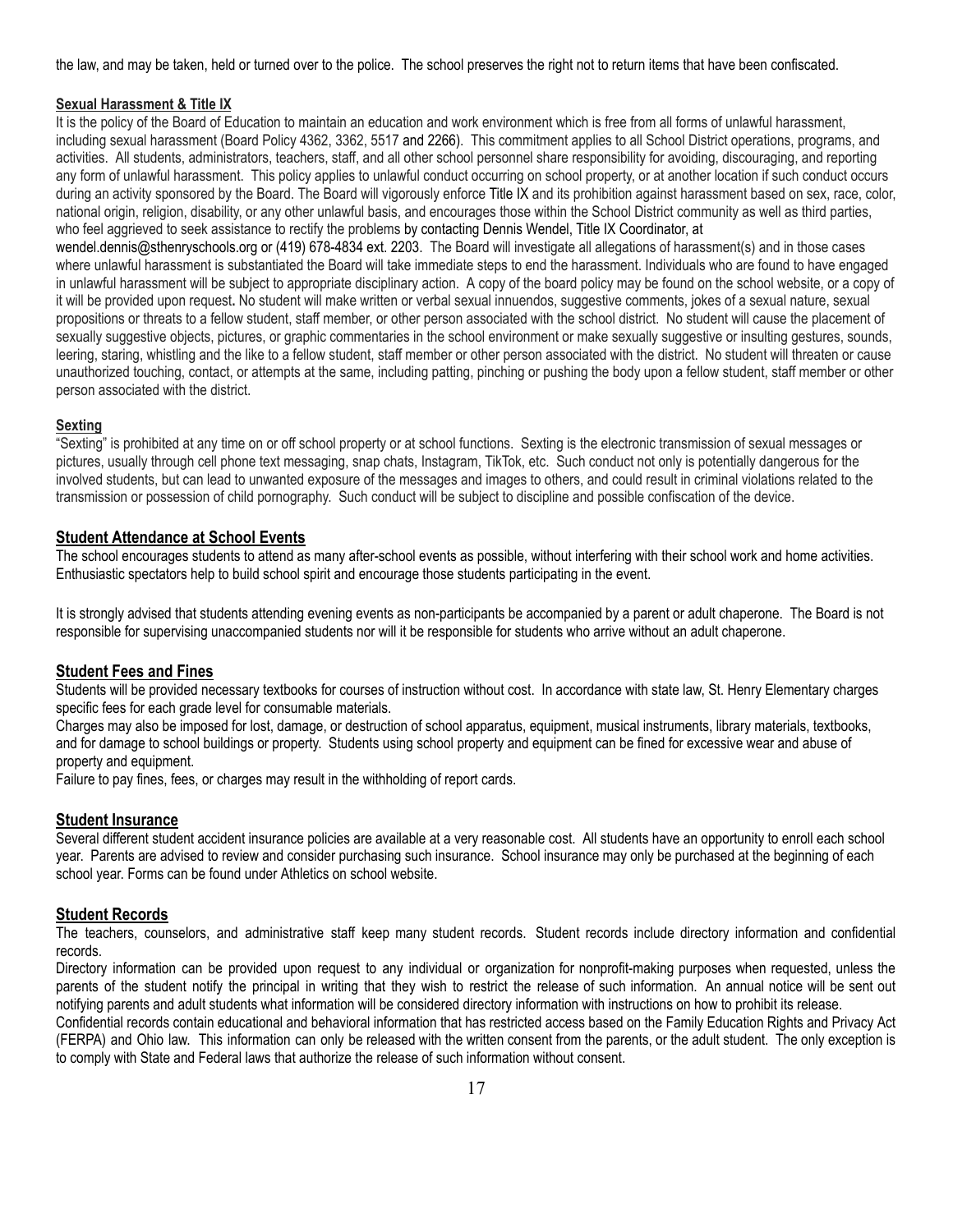Confidential records include test scores, psychological reports, behavioral data, disciplinary actions, and communications with family and outside service providers. The school must have the parents' written consent to obtain records from an outside professional or agency. Confidential information that is in a student's record that originates from an outside professional or agency may be released to the parent through the originator. Parents may also provide the school with copies of records made by non-school professional agencies or individuals.

Students and parents have the right to review all educational records generated by the school district, request amendment to these records, insert addendum to records, and obtain copies of such records. Copying costs may be charged to the requestor. To review records please contact in writing Adam Puthoff, Elementary Principal, stating the records desired.

# **Student Responsibilities**

The school's rules and procedures are designed to allow students to be educated in a safe and orderly environment. All students are expected to follow staff members' directions and obey all school rules. Students should arrive to school on time and be prepared to participate in the educational program. In order to keep parents informed of their child's progress in school, parents will be provided information on a regular basis and whenever concerns arise. Many times it will be the responsibility of the student to deliver the information. The school, however, may use the email or hand delivery to ensure contact. Parents are encouraged to build a two-way link with their child's teachers and support staff by informing the staff of suggestions or concerns that may help their child better accomplish his/her educational goals.

# **Student Well-Being**

Student safety is the responsibility of both students and staff. All staff members are familiar with emergency procedures such as fire, tornado and lockdown drills and accident reporting procedures. If a student is aware of any dangerous situations or accidents, he/she must notify a staff member immediately. State law requires that all students have an emergency medical authorization form completed, signed by a parent or guardian, on file in the school office. Students with specific health care needs should alert the school office regarding those needs in writing and with proper documentation by a physician.

# **Suspension/Due Process Rights**

The superintendent or the principal may suspend a student from school for disciplinary reasons outlined in the Student Code of Conduct. No period of suspension will be for more than ten (10) school days or beyond the current school year. The guidelines listed below will be followed for all suspensions, including in-school suspensions.

- A. The student will be informed in writing of the potential suspension and the reason(s) for the proposed action.
- B. The student will be provided an opportunity for an informal hearing to challenge the reason for the intended suspension and explain his actions.
- C. An attempt will be made to notify parents or guardians by telephone if a suspension is issued.
- D. Within twenty-four hours, a letter will be sent to the parent or guardian stating the specific reasons for the suspension and including notice of their right to appeal such action.
- E. Notice of this suspension will be sent to the superintendent, the treasurer, and put in the student's school record (not for inclusion in the permanent record).

Suspension may be appealed. If the suspension was issued by the principal the appeal is made to the superintendent. In any case the suspension may be appealed to the Board of Education.

#### **Telephones**

The school telephone is reserved for official school business. Students are to make social arrangements before coming to school, not during the day. There are times when it is necessary for students to call home. In such cases permission must first be obtained from the teacher and secretary. Students are to explain the nature of the call to be made.

#### **Testing**

**Kindergarten** – Kindergarten Readiness Assessment; Diagnostic assessments in reading and mathematics **First Grade** – Diagnostic assessments in reading and mathematics **Second Grade** - Diagnostic assessments in reading and mathematics - Cog AT and Iowa Testing (Reading and Mathematics) **Third Grade** – A state achievement test in reading and mathematics **Fourth Grade** – A state achievement test in reading and mathematics - Cog AT and Iowa Testing (Reading and Mathematics)

If parents wish to discuss test results, they should contact the principal, Adam Puthoff.